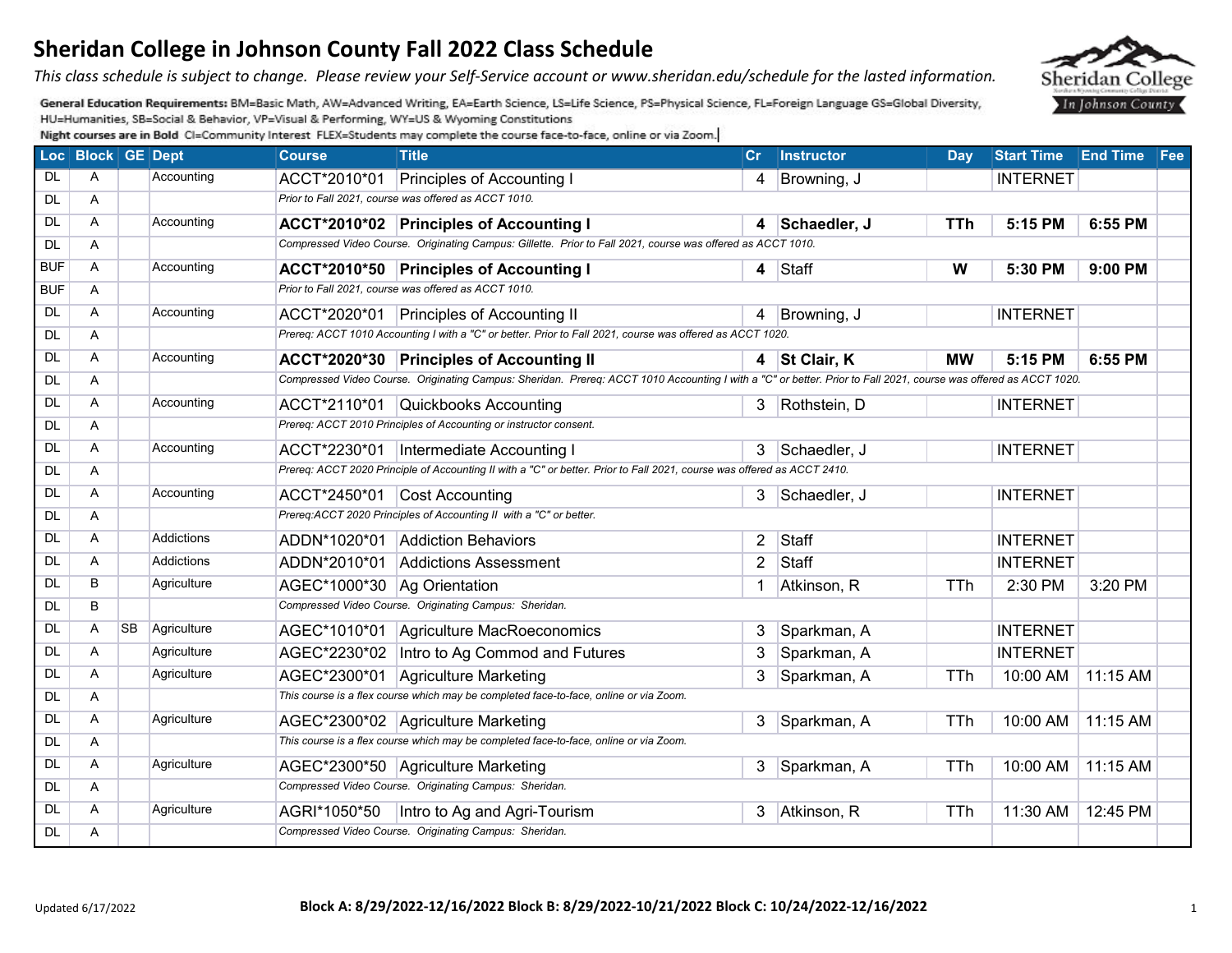*This class schedule is subject to change. Please review your Self-Service account or www.sheridan.edu/schedule for the lasted information.* 

General Education Requirements: BM=Basic Math, AW=Advanced Writing, EA=Earth Science, LS=Life Science, PS=Physical Science, FL=Foreign Language GS=Global Diversity, HU=Humanities, SB=Social & Behavior, VP=Visual & Performing, WY=US & Wyoming Constitutions

|           | Loc Block GE Dept |                        |                 | <b>Course</b>                | <b>Title</b>                                                                                                                                                                                                                                                                         | Cr             | <b>Instructor</b> | Day          | Start Time End Time Fee |          |                |
|-----------|-------------------|------------------------|-----------------|------------------------------|--------------------------------------------------------------------------------------------------------------------------------------------------------------------------------------------------------------------------------------------------------------------------------------|----------------|-------------------|--------------|-------------------------|----------|----------------|
| <b>DL</b> | A                 |                        | Agriculture     | ANSC*2320*01                 | Livestock Health and Mgmt                                                                                                                                                                                                                                                            |                | 3 Eberly, J       |              | <b>INTERNET</b>         |          |                |
| DL        | A                 | GS<br><b>SB</b>        | Anthropology    | ANTH*1200*01                 | Intro to Cultural Anthropology                                                                                                                                                                                                                                                       | 3              | Murphree, S       |              | <b>INTERNET</b>         |          |                |
| DL        | A                 | <b>GS</b><br><b>SB</b> | Anthropology    | ANTH*1200*03                 | Intro to Cultural Anthropology                                                                                                                                                                                                                                                       | 3              | Staff             |              | <b>INTERNET</b>         |          |                |
| DL        | A                 | <b>GS</b><br><b>SB</b> | Anthropology    | ANTH*1200*04                 | Intro to Cultural Anthropology                                                                                                                                                                                                                                                       | 3              | Kristiansen, B    |              | <b>INTERNET</b>         |          |                |
| <b>DL</b> | C                 | <b>VP</b>              | Art             | ART*1000*01                  | General Studio Art                                                                                                                                                                                                                                                                   | 3              | Anderson, R       |              | <b>INTERNET</b>         |          |                |
| <b>DL</b> | A                 | FL.                    | American Sign   | ASL*1010*02                  | American Sign Language I                                                                                                                                                                                                                                                             | 5              | Hargroves, C      |              | <b>INTERNET</b>         |          |                |
| <b>DL</b> | A                 | <b>FL</b>              | Language        |                              | Prior to Fall 2021, this course was offered as ASL 1500.                                                                                                                                                                                                                             |                |                   |              |                         |          |                |
| <b>DL</b> | A                 | <b>PS</b>              | Astronomy       | ASTR*1050*01                 | Survey of Astronomy                                                                                                                                                                                                                                                                  | 4              | <b>Staff</b>      |              | <b>INTERNET</b>         |          | $\mathfrak{P}$ |
| <b>DL</b> | A                 |                        | <b>Business</b> | BADM*1000*01                 | Intro to Business                                                                                                                                                                                                                                                                    | 3              | Gardner, L        |              | <b>INTERNET</b>         |          |                |
| <b>DL</b> | A                 |                        | <b>Business</b> | BADM*1000*50                 | Intro to Business                                                                                                                                                                                                                                                                    | 3              | Fraser, K         |              | <b>INTERNET</b>         |          |                |
| <b>DL</b> | Α                 |                        |                 |                              | Compressed Video Course. Originating Campus: Sheridan.                                                                                                                                                                                                                               |                |                   | $\mathsf{T}$ | 7:00 PM                 | 8:15 PM  |                |
| <b>DL</b> | A                 |                        | <b>Business</b> |                              | BADM*1005*01 Business Mathematics                                                                                                                                                                                                                                                    | 3              | McKenzie, C       |              | <b>INTERNET</b>         |          |                |
| <b>DL</b> | A                 |                        |                 |                              | Prereq: MATH 0900 Pre-Algebra with a "C" of better, or Math Placement Level II or higher.                                                                                                                                                                                            |                |                   |              |                         |          |                |
| <b>DL</b> | A                 |                        | <b>Business</b> |                              | BADM*1020*01 Business Communication                                                                                                                                                                                                                                                  | 3 <sup>1</sup> | Roe, J            |              | <b>INTERNET</b>         |          |                |
| DL        | A                 |                        |                 |                              | Prereq: ENGL 1010 English I with a "C" or better. Prior to Fall 2021, course was offered as BADM 2015.                                                                                                                                                                               |                |                   |              |                         |          |                |
| <b>DL</b> | A                 |                        | <b>Business</b> |                              | BADM*1020*02 Business Communication                                                                                                                                                                                                                                                  |                | 3 Raber, A        | W            | 10:00 AM                | 11:15 AM |                |
| <b>DL</b> | A                 |                        |                 |                              | Compressed Video Course. Originating Campus: Sheridan. Prereq: ENGL 1010 English I with a "C" or better. Prior to Fall 2021, course was offered as BADM 2015.                                                                                                                        |                |                   |              |                         |          |                |
| <b>DL</b> | A                 |                        | <b>Business</b> |                              | BADM*2000*01 Project Management                                                                                                                                                                                                                                                      |                | 3 Shaw, T         | <b>TTh</b>   | 11:30 AM                | 12:45 PM |                |
| <b>DL</b> | A                 |                        |                 |                              | Compressed Video Course. Originating Campus: Sheridan.                                                                                                                                                                                                                               |                |                   |              |                         |          |                |
| <b>DL</b> | A                 |                        | <b>Business</b> |                              | BADM*2010*01 Legal Environment of Business                                                                                                                                                                                                                                           | 3              | Shaw, T           | TTh          | 1:00 PM                 | 2:15 PM  |                |
| <b>DL</b> | A                 |                        |                 |                              | Compressed Video Course. Originating Campus: Sheridan.                                                                                                                                                                                                                               |                |                   |              |                         |          |                |
| <b>DL</b> | A                 |                        | <b>Business</b> |                              | BADM*2010*02 Legal Environment of Business                                                                                                                                                                                                                                           | 3              | Miller, C         |              | <b>INTERNET</b>         |          |                |
| <b>DL</b> | $\overline{C}$    |                        | <b>Business</b> | BADM*2030*01 Business Ethics |                                                                                                                                                                                                                                                                                      | 3              | Hutchinson, K     |              | <b>INTERNET</b>         |          |                |
| <b>DL</b> | C                 |                        | <b>Business</b> | BADM*2030*30 Business Ethics |                                                                                                                                                                                                                                                                                      | 3              | Mantey, K         |              | <b>INTERNET</b>         |          |                |
| <b>DL</b> | $\mathsf{C}$      |                        |                 |                              | Compressed Video Course. Originating Campus: Sheridan.                                                                                                                                                                                                                               |                |                   | T            | 5:15 PM                 | 6:30 PM  |                |
| <b>DL</b> | A                 | LS <sub>.</sub>        | Biology         | BIOL*1010*01                 | General Biology I                                                                                                                                                                                                                                                                    |                | 4 Craig, M        |              | <b>INTERNET</b>         |          | $\frac{1}{2}$  |
| <b>DL</b> | A                 | <b>LS</b>              |                 |                              | Prereq: Completion of or concurrent enrollment in MATH 1000 Problem Solving, MATH 0930 Intermediate Algebra or higher level math, or Math Placement Level IV. Then completion<br>of or concurrent enrollment in ENGL 1010 English I, or equivalent placement, or instructor consent. |                |                   |              |                         |          |                |
| <b>DL</b> | A                 | LS.                    | Biology         | BIOL*1010*02                 | General Biology I                                                                                                                                                                                                                                                                    |                | 4 Godwin, B       |              | <b>INTERNET</b>         |          | \$             |

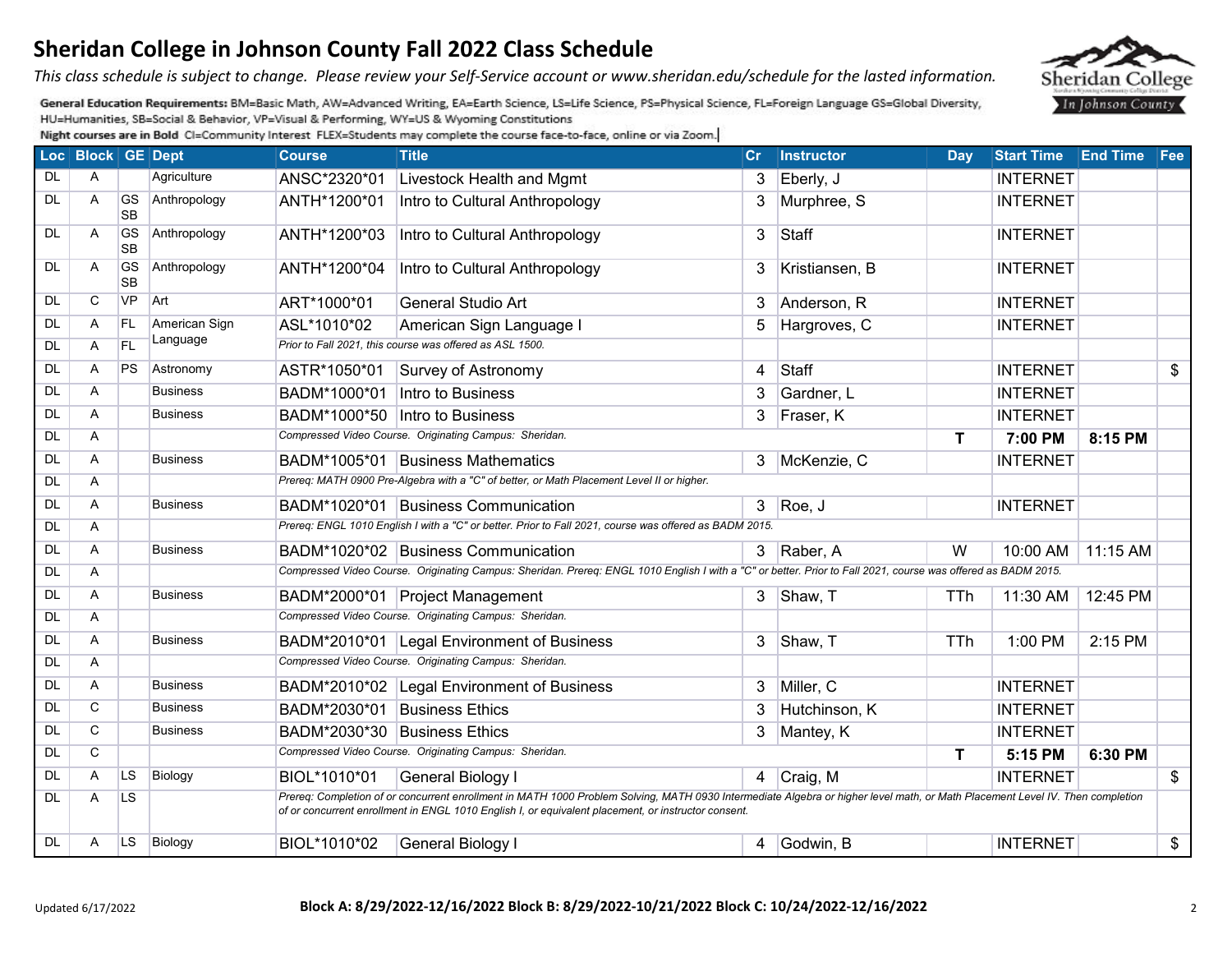*This class schedule is subject to change. Please review your Self-Service account or www.sheridan.edu/schedule for the lasted information.* 

General Education Requirements: BM=Basic Math, AW=Advanced Writing, EA=Earth Science, LS=Life Science, PS=Physical Science, FL=Foreign Language GS=Global Diversity, HU=Humanities, SB=Social & Behavior, VP=Visual & Performing, WY=US & Wyoming Constitutions

|            | Loc Block GE Dept |           |                          | <b>Course</b>   | <b>Title</b>                                                                                                                                                                                                                                                                         | $\mathsf{Cr}$  | <b>Instructor</b> | Day       | <b>Start Time End Time</b> |          | Fee                      |
|------------|-------------------|-----------|--------------------------|-----------------|--------------------------------------------------------------------------------------------------------------------------------------------------------------------------------------------------------------------------------------------------------------------------------------|----------------|-------------------|-----------|----------------------------|----------|--------------------------|
| <b>DL</b>  | A                 | LS.       |                          |                 | Prereq: Completion of or concurrent enrollment in MATH 1000 Problem Solving, MATH 0930 Intermediate Algebra or higher level math, or Math Placement Level IV. Then completion<br>of or concurrent enrollment in ENGL 1010 English I, or equivalent placement, or instructor consent. |                |                   |           |                            |          |                          |
| DL         | A                 | <b>LS</b> | Biology                  | BIOL*1010*07    | <b>General Biology I</b>                                                                                                                                                                                                                                                             | $\overline{4}$ | Newbold, T        |           | <b>INTERNET</b>            |          | $\overline{\mathcal{S}}$ |
| <b>DL</b>  | Α                 | LS        |                          |                 | Prereq: Completion of or concurrent enrollment in MATH 1000 Problem Solving, MATH 0930 Intermediate Algebra or higher level math, or Math Placement Level IV. Then completion<br>of or concurrent enrollment in ENGL 1010 English I, or equivalent placement, or instructor consent. |                |                   |           |                            |          |                          |
| <b>BUF</b> | A                 | LS.       | Biology                  | BIOL*1010*50    | <b>General Biology I</b>                                                                                                                                                                                                                                                             |                | 4 Downs, C        | <b>Th</b> | 6:00 PM                    | 8:50 PM  | \$                       |
| <b>BUF</b> | Α                 | LS        |                          |                 |                                                                                                                                                                                                                                                                                      |                |                   | W         | 6:00 PM                    | 9:20 PM  | \$                       |
| <b>BUF</b> | A                 | LS        |                          |                 | Prereq: Completion of or concurrent enrollment in MATH 1000 Problem Solving, MATH 0930 Intermediate Algebra or higher level math, or Math Placement Level IV. Then completion<br>of or concurrent enrollment in ENGL 1010 English I, or equivalent placement, or instructor consent. |                |                   |           |                            |          |                          |
| <b>DL</b>  | A                 | <b>LS</b> | Biology                  | BIOL*1020*02    | Life Science                                                                                                                                                                                                                                                                         | 4              | Penrose, S        |           | <b>INTERNET</b>            |          | \$                       |
| <b>DL</b>  | A                 | <b>LS</b> | Biology                  | BIOL*2020*01    | <b>General Biology II</b>                                                                                                                                                                                                                                                            | 4              | Craig, M          | <b>Th</b> | 2:30 PM                    | 5:15 PM  | \$                       |
| DL.        | A                 | <b>LS</b> |                          |                 | Compressed Video Course. Originating Campus: Gillette Prereq: BIOL 1010 General Biology I with a C or better.                                                                                                                                                                        |                |                   | TTh       | 8:30 AM                    | 9:45 AM  | $\mathfrak{S}$           |
| <b>DL</b>  | A                 |           | Biology                  | BIOL*2400*30    | <b>General Ecology</b>                                                                                                                                                                                                                                                               |                | 3 Newbold, T      | <b>MW</b> | 11:30 AM                   | 12:45 PM |                          |
| <b>DL</b>  | A                 |           |                          |                 | Compressed Video Course. Originating Campus: Sheridan. Prereg: BIOL 1010 General Biology I Coreguisite: BIOL 2410 Field Ecology.                                                                                                                                                     |                |                   |           |                            |          |                          |
| DL         | A                 |           | <b>Business</b>          | BOTK*2750*01    | Records Management System                                                                                                                                                                                                                                                            | 2              | Raber, A          | F         | 10:00 AM                   | 12:40 PM |                          |
| DL         | A                 |           |                          |                 | Compressed Video Course. Originating Campus: Sheridan.                                                                                                                                                                                                                               |                |                   |           |                            |          |                          |
| <b>DL</b>  | A                 |           | <b>Business</b>          | BOTK*2970*01    | Occupational Internship                                                                                                                                                                                                                                                              | 3 <sup>1</sup> | Rothstein, D      |           | <b>INTERNET</b>            |          |                          |
| <b>DL</b>  | Α                 |           |                          | 150 work hours. | Prereq: CMAP 1680 Office Productivity Tool, COMM 1030 Interpersonal Communications, or BADM 1020 Business Communication and Writing with a C or better. Internship requires                                                                                                          |                |                   |           |                            |          |                          |
| <b>DL</b>  | A                 | GS        | <b>Business</b>          | BUSN*2000*01    | Intro to Interntl Business                                                                                                                                                                                                                                                           | 3              | Gardner, L        |           | <b>INTERNET</b>            |          |                          |
| DL         | A                 | PS.       | Chemistry                |                 | CHEM*1000*01  Intro to Chemistry                                                                                                                                                                                                                                                     | $\overline{4}$ | Kodet. J          |           | <b>INTERNET</b>            |          | \$                       |
| DL.        | Α                 | <b>PS</b> |                          |                 | Prereq: Completion of or concurrent enrollment in MATH 0930 Intermediate Algebra or math placement at a higher level.                                                                                                                                                                |                |                   |           |                            |          |                          |
| <b>DL</b>  | A                 | <b>PS</b> | Chemistry                |                 | CHEM*1000*04  Intro to Chemistry                                                                                                                                                                                                                                                     | 4              | Vorndam, P        |           | <b>INTERNET</b>            |          | \$                       |
| <b>DL</b>  | Α                 | <b>PS</b> |                          |                 | Prereq: Completion of or concurrent enrollment in MATH 0930 Intermediate Algebra or math placement at a higher level.                                                                                                                                                                |                |                   |           |                            |          |                          |
| <b>DL</b>  | Α                 |           | Chemistry                |                 | CHEM*2420*01 Organic Chemistry I                                                                                                                                                                                                                                                     |                | 4 Kodet, J        | <b>MW</b> | 8:30 AM                    | 9:45 AM  | \$                       |
| <b>DL</b>  | Α                 |           |                          |                 | Compressed Video Course. Originating Campus: Gillette. Prereq: CHEM 1020 General Chemistry I with a C or better.                                                                                                                                                                     |                |                   | Τ         | 8:30 AM                    | 11:20 AM | \$                       |
| <b>DL</b>  | A                 |           | Computer<br>Applications |                 | CMAP*1680*01 Office Productivity Tools                                                                                                                                                                                                                                               | 3              | Paquet, M         |           | <b>INTERNET</b>            |          |                          |
| <b>DL</b>  | B                 |           | Computer<br>Applications | CMAP*1720*01    | Advanced Word Processing                                                                                                                                                                                                                                                             |                | 1.5 Paquet, M     |           | <b>INTERNET</b>            |          |                          |
| DL         | C                 |           | Computer<br>Applications |                 | CMAP*1752*01 Advanced Spreadsheet                                                                                                                                                                                                                                                    |                | 1.5 Paquet, M     |           | <b>INTERNET</b>            |          |                          |
|            |                   |           |                          |                 | Complete CMAP 1680 Office Productivity with a C or better or instructor consent.                                                                                                                                                                                                     |                |                   |           |                            |          |                          |

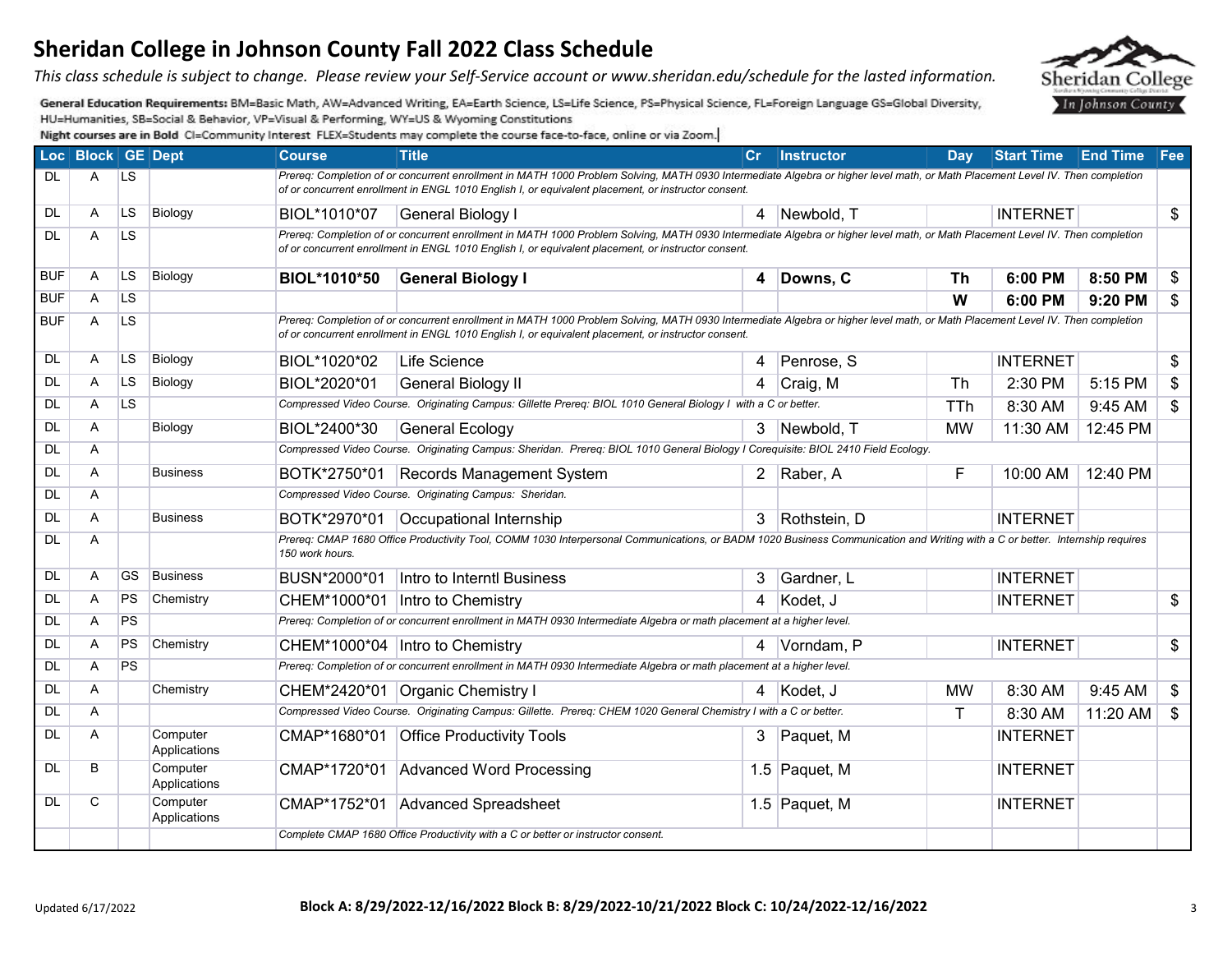*This class schedule is subject to change. Please review your Self-Service account or www.sheridan.edu/schedule for the lasted information.* 

General Education Requirements: BM=Basic Math, AW=Advanced Writing, EA=Earth Science, LS=Life Science, PS=Physical Science, FL=Foreign Language GS=Global Diversity, HU=Humanities, SB=Social & Behavior, VP=Visual & Performing, WY=US & Wyoming Constitutions

|           | Loc Block GE Dept |           |                          | <b>Course</b>                              | <b>Title</b>                                                                                                                                                                                                                                                                                                                                                                                                                                | cr             | <b>Instructor</b> | <b>Day</b> | <b>Start Time</b> | <b>End Time</b> | Fee            |
|-----------|-------------------|-----------|--------------------------|--------------------------------------------|---------------------------------------------------------------------------------------------------------------------------------------------------------------------------------------------------------------------------------------------------------------------------------------------------------------------------------------------------------------------------------------------------------------------------------------------|----------------|-------------------|------------|-------------------|-----------------|----------------|
| DL        | A                 |           | Computer<br>Applications | CMAP*1815*01                               | Database Applications                                                                                                                                                                                                                                                                                                                                                                                                                       | 3              | Paquet, M         |            | <b>INTERNET</b>   |                 |                |
| DL        | С                 |           | Computer<br>Applications | CMAP*1826*01                               | Advanced Presentation                                                                                                                                                                                                                                                                                                                                                                                                                       |                | $1.5$ Paquet, M   |            | <b>INTERNET</b>   |                 |                |
| DL        | A                 |           | Counseling               | CNSL*2010*01                               | Counseling Ethics                                                                                                                                                                                                                                                                                                                                                                                                                           | $\overline{2}$ | <b>Staff</b>      |            | <b>INTERNET</b>   |                 |                |
| <b>DL</b> | A                 |           | Counseling               | CNSL*2100*01                               | Case Management                                                                                                                                                                                                                                                                                                                                                                                                                             | 3              | <b>Staff</b>      |            | <b>INTERNET</b>   |                 |                |
| <b>DL</b> | Α                 |           | Counseling               | CNSL*2340*01                               | Theories of Counseling                                                                                                                                                                                                                                                                                                                                                                                                                      | 3              | Staff             |            | <b>INTERNET</b>   |                 |                |
| DL        | Α                 |           |                          |                                            | Prereq: Completion of or concurrent enrollment in PSYC 1000 General Psychology or Instructor Consent                                                                                                                                                                                                                                                                                                                                        |                |                   |            |                   |                 |                |
| <b>DL</b> | A                 |           | Construction             | CNTK*1641*01                               | Carpentry Apprentice I                                                                                                                                                                                                                                                                                                                                                                                                                      | 6.             | Michelena, J      |            | <b>INTERNET</b>   |                 | $\mathfrak{S}$ |
| <b>DL</b> | A                 |           | Technology               |                                            | Prereq: Students must have the status as a Carpentry Apprentice with an approved Sheridan, Johnson, or Campbell County contractor and be registered as a Carpentry Apprentice<br>with the Bureau of Apprenticeship and Training, Department of Labor, Cheyenne, Wyoming.                                                                                                                                                                    |                |                   |            |                   |                 |                |
| <b>DL</b> | A                 |           | Construction             | CNTK*1642*01                               | Carpentry Apprenticeship II                                                                                                                                                                                                                                                                                                                                                                                                                 |                | 6 Michelena, J    |            | <b>INTERNET</b>   |                 | \$             |
| <b>DL</b> | A                 |           | Technology               |                                            | Students must have the status as a Carpentry Apprentice with an approved Sheridan, Johnson, or Campbell County contractor and be registered as a Carpenter Apprentice with the<br>Bureau of Apprenticeship and Training, Department of Labor, Cheyenne, WY. Students must also have completed CNTK 1641 Carpentry Apprenticeship I or CNTK 1870 Construction<br>Materials and Methods and CNTK 1560 Construction Safety and Safe Use Tools. |                |                   |            |                   |                 |                |
| <b>DL</b> | A                 |           | Construction             |                                            | CNTK*1643*01 Carpentry Apprent. III                                                                                                                                                                                                                                                                                                                                                                                                         |                | 6 Michelena, J    |            | <b>INTERNET</b>   |                 | \$             |
| <b>DL</b> | A                 |           | Technology               |                                            | Prereq: CNTK 1642 Carpentry Apprenticeship or CNTK 1975 Carpentry Framing and Finishing and CNTK 1705 Carpentry Lab.                                                                                                                                                                                                                                                                                                                        |                |                   |            |                   |                 |                |
| <b>DL</b> | Α                 |           | Construction             |                                            | CNTK*1644*01 Carpentry Appren. IV                                                                                                                                                                                                                                                                                                                                                                                                           |                | 6 Michelena, J    |            | <b>INTERNET</b>   |                 | \$             |
| DL        | A                 |           | Technology               |                                            | Prereq: CNTK 1643 Carpentry Apprenticeship III.                                                                                                                                                                                                                                                                                                                                                                                             |                |                   |            |                   |                 |                |
| <b>DL</b> | Α                 | HU        | Communications           |                                            | COMM*1030*02 Interpersonal Communications                                                                                                                                                                                                                                                                                                                                                                                                   | 3              | Raber, A          |            | <b>INTERNET</b>   |                 |                |
| <b>DL</b> | Α                 | <b>AW</b> | Communications           | COMM*2010*03 Public Speaking               |                                                                                                                                                                                                                                                                                                                                                                                                                                             | 3              | Raber, A          |            | <b>INTERNET</b>   |                 |                |
| <b>DL</b> | A                 | HU        |                          |                                            | Prereq: ENGL 1010 English I with a grade of C or better                                                                                                                                                                                                                                                                                                                                                                                     |                |                   |            |                   |                 |                |
| <b>DL</b> | C                 | <b>AW</b> | Communications           | COMM*2010*04 Public Speaking               |                                                                                                                                                                                                                                                                                                                                                                                                                                             | 3 <sup>1</sup> | Schilling, S      |            | <b>INTERNET</b>   |                 |                |
| <b>DL</b> | C                 | <b>HU</b> |                          |                                            | Prereq: ENGL 1010 English I with a grade of C or better                                                                                                                                                                                                                                                                                                                                                                                     |                |                   |            |                   |                 |                |
| <b>DL</b> | A                 |           | Computer                 |                                            | COSC*1010*01  Intro to Computer Science                                                                                                                                                                                                                                                                                                                                                                                                     | $\overline{4}$ | Gunn, E           |            | <b>INTERNET</b>   |                 |                |
| <b>DL</b> | A                 |           | Applications             |                                            | MATH 0930 Intermediate Algebra with "C" or better, or Math Placement Level IV, or Instructor Consent.                                                                                                                                                                                                                                                                                                                                       |                |                   |            |                   |                 |                |
| <b>DL</b> | Α                 |           | Computer                 |                                            | COSC*2030*01 Computer Science II                                                                                                                                                                                                                                                                                                                                                                                                            | 4              | Thoney, M         |            | <b>INTERNET</b>   |                 |                |
| <b>DL</b> | Α                 |           | Applications             | Prerequisites COSC 1030 Computer Science I |                                                                                                                                                                                                                                                                                                                                                                                                                                             |                |                   |            |                   |                 |                |
| <b>DL</b> | A                 |           | Computer<br>Applications | COSC*2050*01   Intro to SQL                |                                                                                                                                                                                                                                                                                                                                                                                                                                             | 3              | Gunn, E           |            | <b>INTERNET</b>   |                 |                |
| DL        | A                 |           | Criminal Justice         |                                            | CRMJ*1520*02   Law Enforcement Operations                                                                                                                                                                                                                                                                                                                                                                                                   | 3              | Joyce, J          |            | <b>INTERNET</b>   |                 |                |
| DL        | A                 |           | <b>Criminal Justice</b>  | CRMJ*2120*02                               | Intro to Criminal Justice                                                                                                                                                                                                                                                                                                                                                                                                                   | $\mathbf{3}$   | Joyce, J          |            | <b>INTERNET</b>   |                 |                |
| DL        | Α                 |           |                          | CRMJ 2120 cross-listed with POLS 2120.     |                                                                                                                                                                                                                                                                                                                                                                                                                                             |                |                   |            |                   |                 |                |

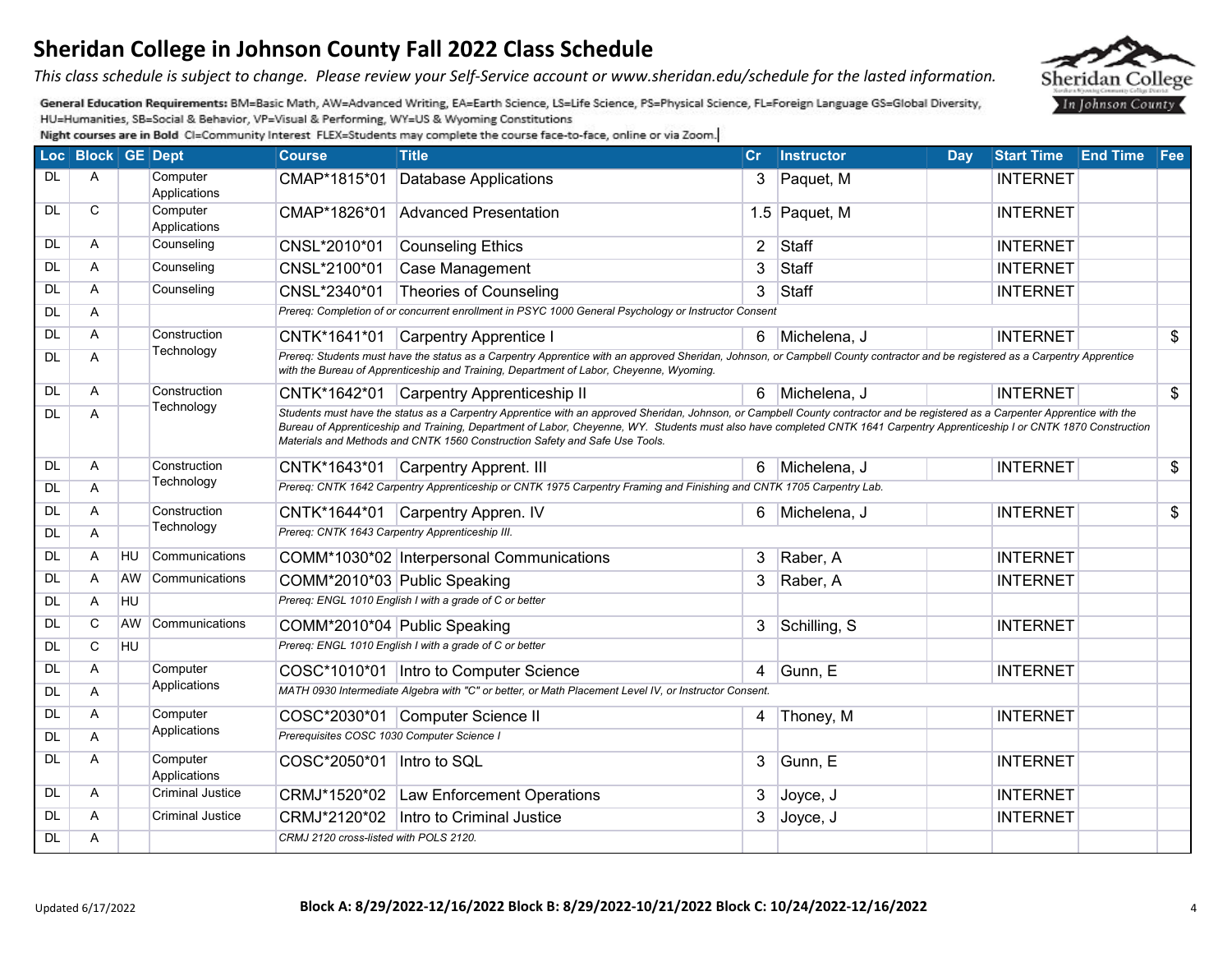#### Updated 6/17/2022 **Block A: 8/29/2022-12/16/2022 Block B: 8/29/2022-10/21/2022 Block C: 10/24/2022-12/16/2022** 5

| Sheridan College in Johnson County Fall 2022 Class Schedule                                                                                |
|--------------------------------------------------------------------------------------------------------------------------------------------|
| This class schedule is subject to change. Please review your Self-Service account or www.sheridan.edu/schedule for the lasted information. |

General Education Requirements: BM=Basic Math, AW=Advanced Writing, EA=Earth Science, LS=Life Science, PS=Physical Science, FL=Foreign Language GS=Global Diversity, HU=Humanities, SB=Social & Behavior, VP=Visual & Performing, WY=US & Wyoming Constitutions

|           | Loc Block GE Dept |           |                          | <b>Course</b>                        | <b>Title</b>                                                                                                                             | cr             | <b>Instructor</b> | Day       | Start Time End Time Fee |         |                 |
|-----------|-------------------|-----------|--------------------------|--------------------------------------|------------------------------------------------------------------------------------------------------------------------------------------|----------------|-------------------|-----------|-------------------------|---------|-----------------|
| DL        | A                 |           | Criminal Justice         | CRMJ*2160*01                         | Domestic Family Violence                                                                                                                 | 3              | Goodrich-Premo, E |           | <b>INTERNET</b>         |         |                 |
| <b>DL</b> | Α                 |           |                          |                                      | CRMJ 2160 cross-listed with SOC 2320 and PSYC 2280.                                                                                      |                |                   |           |                         |         |                 |
| <b>DL</b> | A                 |           | Criminal Justice         |                                      | CRMJ*2200*02 Constitutional Law                                                                                                          | 3              | Joyce, J          |           | <b>INTERNET</b>         |         |                 |
| <b>DL</b> | A                 | <b>SB</b> | Criminal Justice         | CRMJ*2400*01                         | Criminology                                                                                                                              | 3              | Joyce, J          |           | <b>INTERNET</b>         |         |                 |
| <b>DL</b> | A                 | <b>SB</b> |                          | CRMJ 2400 cross listed with SOC 2400 |                                                                                                                                          |                |                   |           |                         |         |                 |
| <b>DL</b> | A                 | <b>SB</b> | <b>Criminal Justice</b>  | CRMJ*2400*02 Criminology             |                                                                                                                                          | 3 <sup>1</sup> | Joyce, J          |           | <b>INTERNET</b>         |         |                 |
| <b>DL</b> | A                 | <b>SB</b> |                          | CRMJ 2400 cross listed with SOC 2400 |                                                                                                                                          |                |                   |           |                         |         |                 |
| <b>DL</b> | A                 |           | Criminal Justice         | CRMJ*2420*02                         | Juvenile Justice                                                                                                                         | 3              | Joyce, J          |           | <b>INTERNET</b>         |         |                 |
| <b>DL</b> | A                 |           | Computer                 |                                      | CSCO*2000*01 Cisco:CCNA I Intro to Network                                                                                               |                | 4 Thoney, M       |           | <b>INTERNET</b>         |         |                 |
| <b>DL</b> | Α                 |           | Applications             |                                      | Prereq: Successful completion of MSFT 1745 A+ Computer Maintenance and MSFT 1510 Windows Client Operating System, or instructor approval |                |                   |           |                         |         |                 |
| <b>DL</b> | A                 |           | Computer<br>Applications | CSEC*1500*01                         | Computer Network Security+                                                                                                               |                | $3$ Birk, M       |           | <b>INTERNET</b>         |         | $\mathfrak{L}$  |
| DL        | Α                 |           | Computer                 |                                      | CSEC*1520*01 Network Attack Principles                                                                                                   |                | 3 Thoney, M       |           | <b>INTERNET</b>         |         |                 |
| <b>DL</b> | A                 |           | Applications             |                                      | Prereq: Successful completion of COSC 2020 Linux Fundamentals and CSEC 1500 Computer Network Security +, or instructor consent.          |                |                   |           |                         |         |                 |
| <b>DL</b> | A                 |           | Computer                 | CSEC*2100*01                         | Cyber Security Analyst +                                                                                                                 |                | 3 Thoney, M       |           | <b>INTERNET</b>         |         | $\overline{\$}$ |
| <b>DL</b> | A                 |           | Applications             |                                      | Prerequisite: Successful completion of CSEC 1500 Network Security +, hold a CompTIA Security + certification or instructor consent.      |                |                   |           |                         |         |                 |
| <b>DL</b> | C                 |           | Dental Hygiene           |                                      | DHYG*1000*01 Survey of Dental Hygiene                                                                                                    | $\mathbf 1$    | Woods, A          |           | <b>INTERNET</b>         |         |                 |
| <b>DL</b> | A                 |           | Dental Hygiene           |                                      | DHYG*3600*01 Ethics & Law in Dental Hygiene                                                                                              | $\overline{2}$ | Golden, J         |           | <b>INTERNET</b>         |         |                 |
| <b>DL</b> | A                 | <b>SB</b> | Economics                | ECON*1010*02                         | Macroeconomics                                                                                                                           | 3              | Robinson, J       |           | <b>INTERNET</b>         |         |                 |
| DL        | C                 | <b>SB</b> | Economics                |                                      | ECON*1010*31 Macroeconomics                                                                                                              | 3              | <b>Mantey, K</b>  | <b>MW</b> | 5:15 PM                 | 6:30 PM |                 |
| <b>DL</b> | C                 | <b>SB</b> |                          |                                      | Compressed Video Course. Originating Campus: Sheridan.                                                                                   |                |                   |           |                         |         |                 |
| DL        | A                 | <b>SB</b> | Economics                | ECON*1020*01                         | Microeconomics                                                                                                                           | 3              | Robinson, J       |           | <b>INTERNET</b>         |         |                 |
| <b>DL</b> | A                 | <b>SB</b> | Economics                | ECON*1020*03                         | Microeconomics                                                                                                                           | 3              | Young, A          |           | <b>INTERNET</b>         |         |                 |
| <b>DL</b> | C                 | <b>SB</b> | Economics                | ECON*1020*30                         | <b>Microeconomics</b>                                                                                                                    | $3^{\circ}$    | <b>Mantey, K</b>  | <b>MW</b> | 7:00 PM                 | 8:15 PM |                 |
| <b>DL</b> | C                 | <b>SB</b> |                          |                                      | Compressed Video Course. Originating Campus: Sheridan.                                                                                   |                |                   |           |                         |         |                 |
| <b>DL</b> | A                 |           | Education                | EDCI*2440*01                         | <b>Classroom Management</b>                                                                                                              |                | 2 Stauffer, T     |           | <b>INTERNET</b>         |         |                 |
| <b>DL</b> | A                 |           |                          |                                      | Grade of C or better in EDEX 2484 Intro to Special Education, and or concurrent enrollment in, EDFD 2100 Educational Psychology          |                |                   |           |                         |         |                 |
| <b>DL</b> | B                 |           | Education                | EDCI*2440*02                         | <b>Classroom Management</b>                                                                                                              |                | 2 Pollard, T      |           | <b>INTERNET</b>         |         |                 |
| <b>DL</b> | B                 |           |                          |                                      | Grade of C or better in EDEX 2484 Intro to Special Education, and or concurrent enrollment in, EDFD 2100 Educational Psychology          |                |                   |           |                         |         |                 |
| DL        | B                 |           | Education                | EDEC*1020*01                         | Intro to Early Childhood Ed                                                                                                              | 3              | Johnson, J        |           | <b>INTERNET</b>         |         |                 |
| <b>DL</b> | C                 |           | Education                |                                      | EDEC*1100*01 Observ and Guid of Young Child                                                                                              | $\overline{2}$ | Johnson, J        |           | <b>INTERNET</b>         |         |                 |

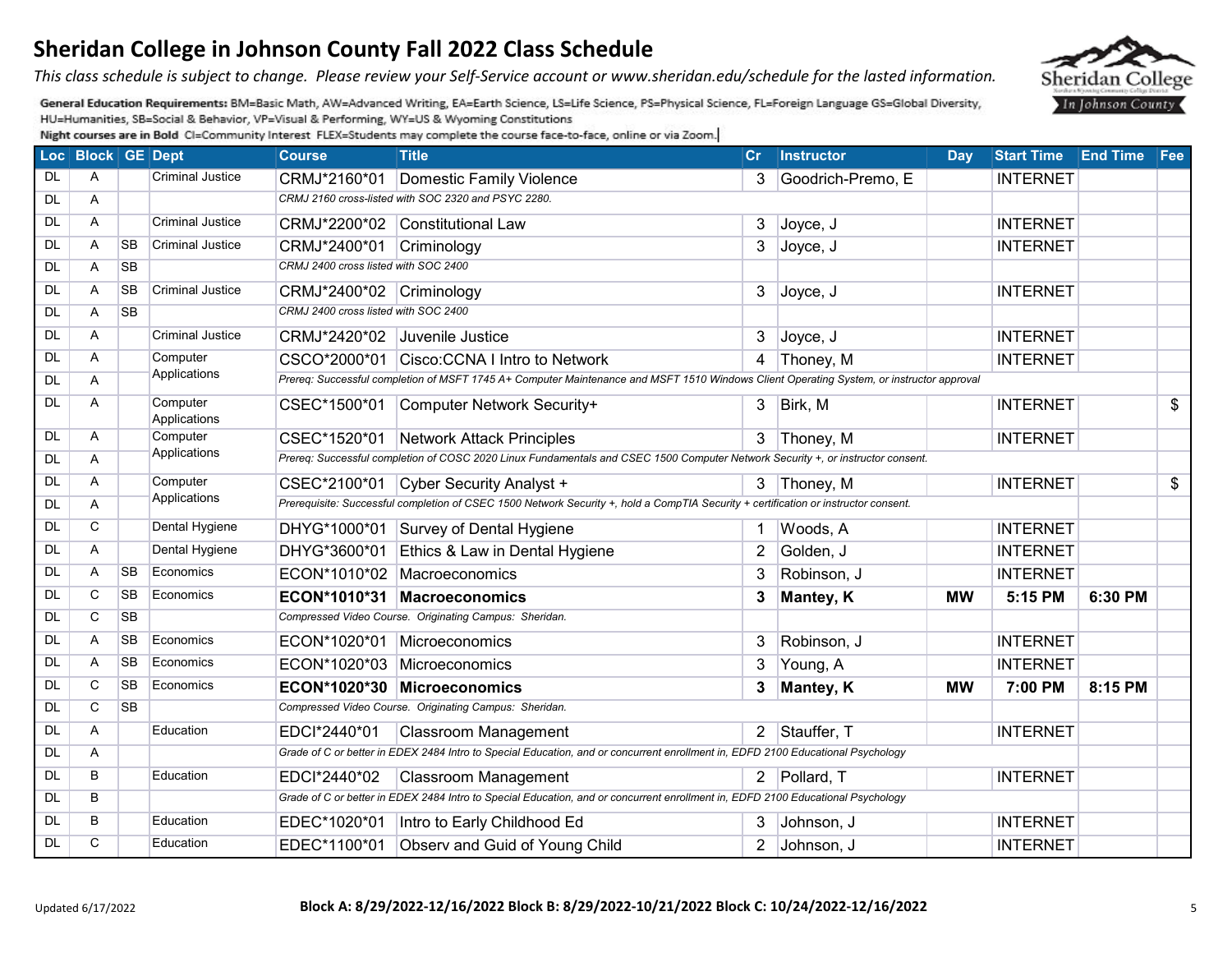*This class schedule is subject to change. Please review your Self-Service account or www.sheridan.edu/schedule for the lasted information.* 

General Education Requirements: BM=Basic Math, AW=Advanced Writing, EA=Earth Science, LS=Life Science, PS=Physical Science, FL=Foreign Language GS=Global Diversity, HU=Humanities, SB=Social & Behavior, VP=Visual & Performing, WY=US & Wyoming Constitutions

|           | Loc Block GE Dept |           |                   | <b>Course</b>                              | <b>Title</b>                                                                                                                                               |              | Cr Instructor | <b>Day</b> | Start Time End Time Fee |  |
|-----------|-------------------|-----------|-------------------|--------------------------------------------|------------------------------------------------------------------------------------------------------------------------------------------------------------|--------------|---------------|------------|-------------------------|--|
| DL        | C.                |           |                   |                                            | Prereq: EDEC 1020 Intro to Early Childhood with a C or better. Co-req: EDEC 1100 Observation and Guidance of Young Children.                               |              |               |            |                         |  |
| DL.       | $\mathsf{C}$      |           | Education         |                                            | EDEC*1105*01 Observe and Guid Yng Chld Lab                                                                                                                 |              | 1 Johnson, J  |            | <b>INTERNET</b>         |  |
| <b>DL</b> | C                 |           |                   |                                            | Prereq: EDEC 1020 Intro to Early Childhood with a C or better. Co-req: EDEC 1100 Observation and Guidance of Young Children.                               |              |               |            |                         |  |
| <b>DL</b> | $\mathsf{C}$      |           | Education         | EDEC*2000*01                               | Engaging Families in Early Chi                                                                                                                             | $\mathbf{3}$ | Mains, A      |            | <b>INTERNET</b>         |  |
| <b>DL</b> | $\mathsf{C}$      |           |                   | Prereq: EDEC 1020 Intro to Early Childhood |                                                                                                                                                            |              |               |            |                         |  |
| <b>DL</b> | B                 |           | Education         |                                            | EDEC*2435*01 Child Development Associate                                                                                                                   | 3            | Mains, A      |            | <b>INTERNET</b>         |  |
| <b>DL</b> | A                 |           | Education         | EDEL*2280*01                               | Literature for Children                                                                                                                                    |              | 3 Pollard, T  |            | <b>INTERNET</b>         |  |
| DL        | A                 |           |                   |                                            | Prereq: EDFD 2020 Foundations of Education OR EDEC 1020 Intro to Early Childhood                                                                           |              |               |            |                         |  |
| <b>DL</b> | A                 |           | Education         | EDEX*2484*01                               | Intro to Special Education                                                                                                                                 |              | 3 Stauffer, T |            | <b>INTERNET</b>         |  |
| DL        | A                 |           |                   |                                            | Prereq: A grade of C or better in EDFD 2020 Foundations of Education                                                                                       |              |               |            |                         |  |
| <b>DL</b> | A                 |           | Education         | EDFD*2020*01                               | Foundations of Education                                                                                                                                   |              | 3 Pollard, T  |            | <b>INTERNET</b>         |  |
| <b>DL</b> | Α                 |           |                   |                                            | Prereq: Completion of or concurrent enrollment in ENGL 1010 English I. *Students will be required to pass a background check in this course.               |              |               |            |                         |  |
| <b>DL</b> | A                 |           | Education         |                                            | EDFD*2020*02 Foundations of Education                                                                                                                      |              | 3 Stauffer, T |            | <b>INTERNET</b>         |  |
| <b>DL</b> | A                 |           |                   |                                            | Prereq: Completion of or concurrent enrollment in ENGL 1010 English I. *Students will be required to pass a background check in this course.               |              |               |            |                         |  |
| DL        | A                 |           | Education         | EDFD*2100*01                               | Educational Psychology                                                                                                                                     |              | 3 Stauffer, T |            | <b>INTERNET</b>         |  |
| <b>DL</b> | A                 |           |                   |                                            | Prereq: Grade of a C or better in EDFD 2020 Foundations of Education and PSYC 1000 General Psychology                                                      |              |               |            |                         |  |
| <b>DL</b> | A                 |           | Education         |                                            | EDFD*2100*02 Educational Psychology                                                                                                                        |              | 3 Pollard, T  |            | <b>INTERNET</b>         |  |
| <b>DL</b> | A                 |           |                   |                                            | Prereq: Grade of a C or better in EDFD 2020 Foundations of Education and PSYC 1000 General Psychology                                                      |              |               |            |                         |  |
| DL        | B                 | <b>CI</b> | Education         |                                            | EDUC*1501*01 Effective Substitute Teaching                                                                                                                 |              | Pollard, T    |            | <b>INTERNET</b>         |  |
| DL        | A                 |           | Education         |                                            | EDUC*1501*02 Effective Substitute Teaching                                                                                                                 |              | Stauffer, T   |            | <b>INTERNET</b>         |  |
| <b>DL</b> | A                 |           | Education         |                                            | EDUC*2100*02 Practicum in Teaching                                                                                                                         | 3            | Stauffer, T   |            | <b>INTERNET</b>         |  |
| <b>DL</b> | Α                 |           |                   |                                            | Prereq: EDCI 2440 Classroom Management and ITEC 2360 Educational Technology Theory and Applications are pre-requisites that may also be taken concurrently |              |               |            |                         |  |
| <b>DL</b> | A                 |           | English           | ENGL*0725*04 English Plus                  |                                                                                                                                                            |              | 2 Jensen, M   |            | <b>INTERNET</b>         |  |
| <b>DL</b> | A                 |           |                   |                                            | Prerequisite: Reading Placement Level 1 or 2. Co-requisite: English 1010 English Composition I.                                                            |              |               |            |                         |  |
| DL        | A                 |           | BW English        | ENGL*1010*01                               | <b>English Composition I</b>                                                                                                                               |              | $3$ Finn, M   |            | <b>INTERNET</b>         |  |
| <b>DL</b> | A                 | <b>BW</b> |                   |                                            | Prereq: Level 3 Reading Placement or "C" or better in ENGL 0700 Integrated Reading & Writing                                                               |              |               |            |                         |  |
| <b>DL</b> | A                 | <b>BW</b> | English           |                                            | ENGL*1010*02 English Composition I                                                                                                                         |              | $3$ Finn, M   |            | <b>INTERNET</b>         |  |
| <b>DL</b> | A                 | <b>BW</b> |                   |                                            | Prereq: Level 3 Reading Placement or "C" or better in ENGL 0700 Integrated Reading & Writing                                                               |              |               |            |                         |  |
| <b>DL</b> | A                 |           | <b>BW</b> English |                                            | ENGL*1010*14   English Composition I                                                                                                                       |              | 3 Jensen, M   |            | <b>INTERNET</b>         |  |
| <b>DL</b> | A                 | <b>BW</b> |                   |                                            | Prereq: Level 3 Reading Placement or "C" or better in ENGL 0700 Integrated Reading & Writing                                                               |              |               |            |                         |  |

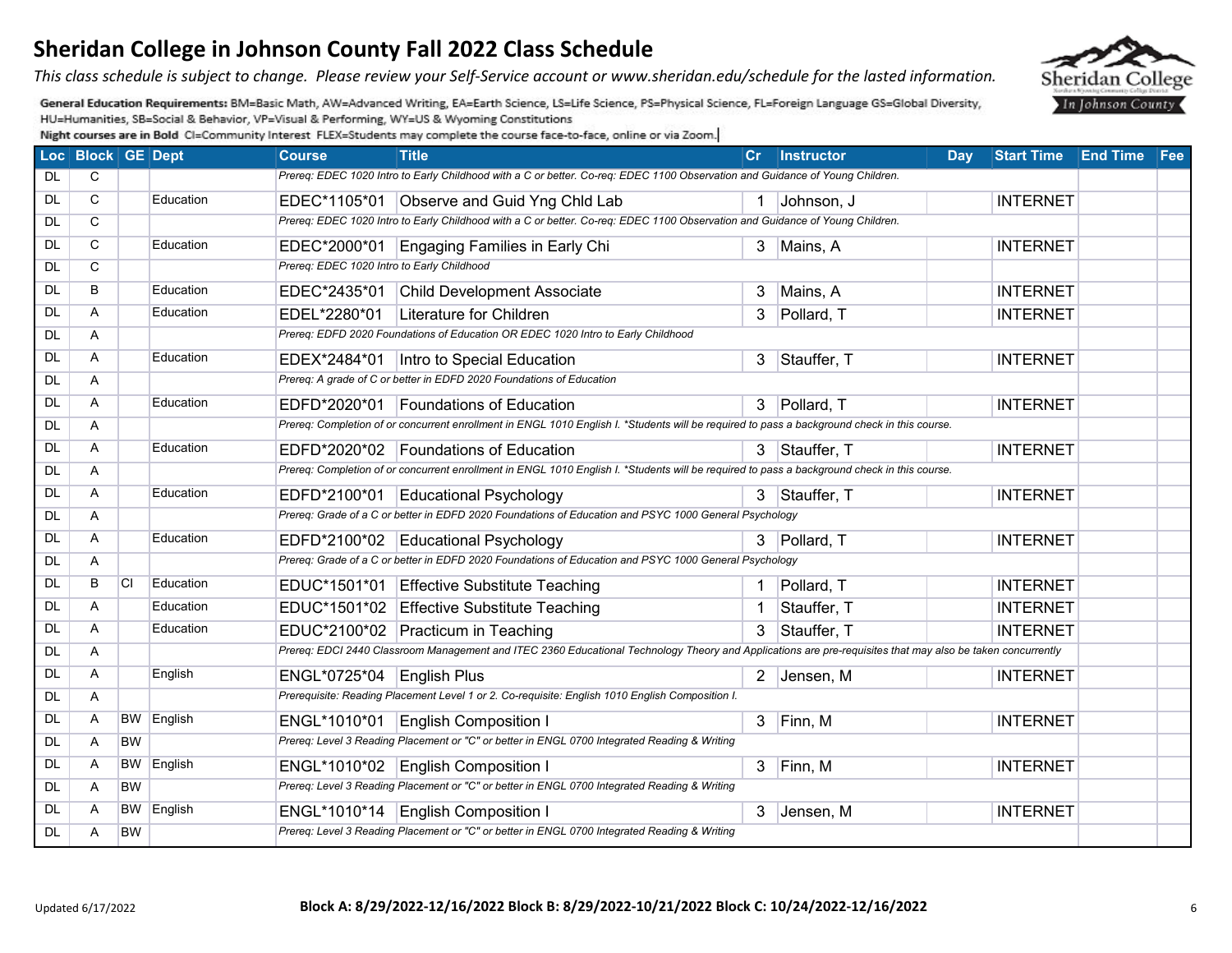*This class schedule is subject to change. Please review your Self-Service account or www.sheridan.edu/schedule for the lasted information.* 

General Education Requirements: BM=Basic Math, AW=Advanced Writing, EA=Earth Science, LS=Life Science, PS=Physical Science, FL=Foreign Language GS=Global Diversity, HU=Humanities, SB=Social & Behavior, VP=Visual & Performing, WY=US & Wyoming Constitutions

|            | Loc Block GE Dept |           |                              | <b>Course</b> | <b>Title</b>                                                                                                                                                                         | Cr. | <b>Instructor</b> | Day          | <b>Start Time End Time Fee</b> |          |                |
|------------|-------------------|-----------|------------------------------|---------------|--------------------------------------------------------------------------------------------------------------------------------------------------------------------------------------|-----|-------------------|--------------|--------------------------------|----------|----------------|
| DL         | A                 |           | <b>BW</b> English            | ENGL*1010*15  | <b>English Composition I</b>                                                                                                                                                         | 3   | Jensen, M         |              | <b>INTERNET</b>                |          |                |
| <b>DL</b>  | A                 | <b>BW</b> |                              |               | Prereq: Level 3 Reading Placement or "C" or better in ENGL 0700 Integrated Reading & Writing                                                                                         |     |                   |              |                                |          |                |
| <b>BUF</b> | A                 | BW.       | English                      |               | ENGL*1010*50 English Composition I                                                                                                                                                   |     | 3 Wages, K        | W            | 6:00 PM                        | 8:30 PM  |                |
| <b>BUF</b> | A                 | <b>BW</b> |                              |               | Prereq: Level 3 Reading Placement or "C" or better in ENGL 0700 Integrated Reading & Writing                                                                                         |     |                   |              |                                |          |                |
| <b>DL</b>  | A                 | <b>HU</b> | English                      |               | ENGL*1050*01   Intro to Film Studies                                                                                                                                                 |     | $3$ Finn, M       |              | <b>INTERNET</b>                |          |                |
| <b>DL</b>  | A                 | <b>VP</b> |                              |               | Prereq: Completion of, or concurrent enrollment in, ENGL 1010 English I, or instructor consent                                                                                       |     |                   |              |                                |          |                |
| <b>DL</b>  | A                 |           | GS English                   | ENGL*1080*01  | Intro to Women's Studies                                                                                                                                                             |     | $3$ Finn, M       |              | <b>INTERNET</b>                |          |                |
| <b>DL</b>  | A                 | SB<br>HU  |                              |               | Prereq: Completion of, or concurrent enrollment in, ENGL 1010 English I, or instructor consent. ENGL 1080 is crosslisted with HUMN 1080, SOC 1080 and WMST 1080.                     |     |                   |              |                                |          |                |
| <b>DL</b>  | A                 | AW        | English                      |               | ENGL*2030*01 Critical Reading and Writing                                                                                                                                            | 3   | Reitinger, D      |              | <b>INTERNET</b>                |          |                |
| DL         | A                 | AW        |                              |               | Prereq: ENGL 1010 English I with a "C" or better OR instructor consent                                                                                                               |     |                   |              |                                |          |                |
| DL         | Α                 | AW        | English                      |               | ENGL*2030*02 Critical Reading and Writing                                                                                                                                            | 3   | Reitinger, D      |              | <b>INTERNET</b>                |          |                |
| <b>DL</b>  | A                 | <b>AW</b> |                              |               | Prereq: ENGL 1010 English I with a "C" or better OR instructor consent                                                                                                               |     |                   |              |                                |          |                |
| <b>DL</b>  | A                 |           | Engineering                  |               | ENTK*1500*01 Engineering Graphics                                                                                                                                                    | 3   | Berens, J         |              | <b>INTERNET</b>                |          | \$             |
| DL         | A                 |           | Technology                   |               | This course is a flex course which may be completed face-to-face, online or via Zoom.                                                                                                |     |                   | <b>MW</b>    | 5:15 PM                        | 7:45 PM  | \$             |
| <b>DL</b>  | A                 |           | Engineering                  |               | ENTK*1500*02 Engineering Graphics                                                                                                                                                    | 3   | Berens, J         |              | <b>INTERNET</b>                |          | \$             |
| DL         | A                 |           | Technology                   |               | This course is a flex course which may be completed face-to-face, online or via Zoom.                                                                                                |     |                   | <b>MW</b>    | 5:15 PM                        | 7:45 PM  | \$             |
| <b>DL</b>  | A                 |           | Engineering                  | ENTK*1500*50  | <b>Engineering Graphics</b>                                                                                                                                                          | 3   | Berens, J         |              | <b>INTERNET</b>                |          | \$             |
| <b>DL</b>  | A                 |           | Technology                   |               | Compressed Video Course. Originating Campus: Sheridan                                                                                                                                |     |                   | <b>MW</b>    | 5:15 PM                        | 7:45 PM  | \$             |
| <b>DL</b>  | A                 |           | <b>Business</b>              | ENTR*1500*30  | Intro to Entrepreneurship                                                                                                                                                            | 3   | Donahue, T        |              | <b>INTERNET</b>                |          |                |
| <b>DL</b>  | A                 |           |                              |               |                                                                                                                                                                                      |     |                   | Μ            | 5:15 PM                        | 6:45 PM  |                |
| <b>DL</b>  | A                 |           | <b>Business</b>              | ENTR*1500*50  | Intro to Entrepreneurship                                                                                                                                                            | 3   | Donahue, T        |              | <b>INTERNET</b>                |          |                |
| <b>DL</b>  | A                 |           |                              |               | This is a hybrid course. The remainder of the course will be online.                                                                                                                 |     |                   | М            | 5:15 PM                        | 6:45 PM  |                |
| <b>DL</b>  | A                 |           | <b>Engineering Science</b>   | ES*2120*30    | Dynamics                                                                                                                                                                             | 3   | Hunter, E         | <b>MWF</b>   | 7:00 AM                        | 8:15 AM  | \$             |
| <b>DL</b>  | A                 |           |                              |               | Compressed Video Course. Originating Campus: Prereq: Gillette. MATH 2205 Calculus II and ES 2110 Statics with C or better, and<br>PHYS 1310 College Physics I or instructor consent. |     |                   | $\mathsf{T}$ | 11:30 AM                       | 12:45 PM | $\mathfrak{P}$ |
|            |                   |           |                              |               |                                                                                                                                                                                      |     |                   |              |                                |          |                |
| <b>DL</b>  | A                 |           | <b>Engineering Science</b>   | ES*2410*01    | <b>Mechanics of Materials</b>                                                                                                                                                        | 3   | Hunter, E         | Th           | 11:30 AM                       | 12:45 PM | $\sqrt[6]{3}$  |
| DL         | A                 |           |                              |               |                                                                                                                                                                                      |     |                   | <b>TTh</b>   | 7:00 AM                        | 8:15 AM  | \$             |
|            |                   |           |                              |               | Compressed Video Course. Originating Campus: Gillette. Prereq: ES 2110 Statics and MATH 2205 Calculus II with a C or better, or instructor consent.                                  |     |                   |              |                                |          |                |
| DL         | A                 |           | Family & Consumer<br>Science |               | FCSC*1141*01 Principles of Nutrition                                                                                                                                                 | 3   | Ostrander, J      |              | <b>INTERNET</b>                |          |                |

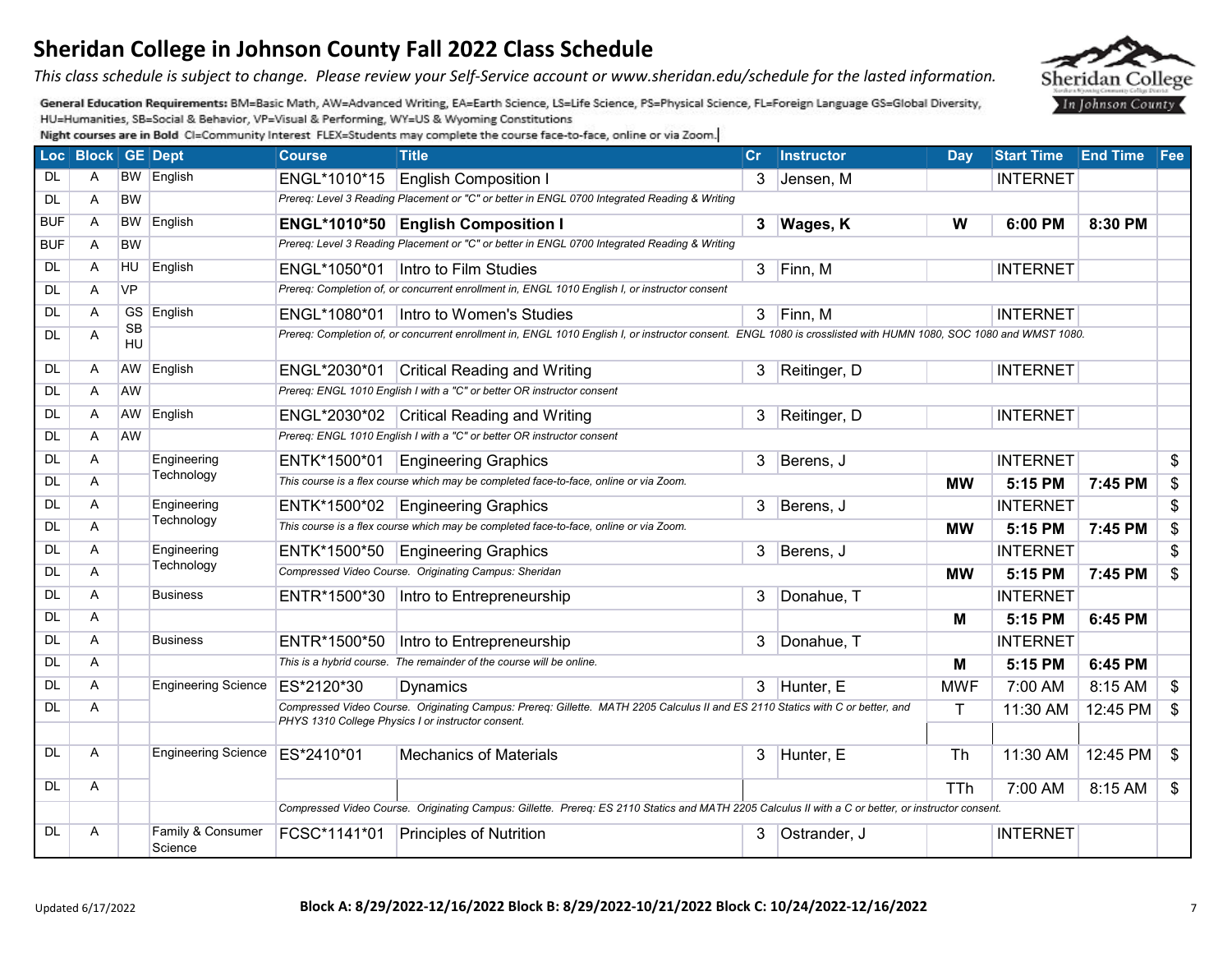*This class schedule is subject to change. Please review your Self-Service account or www.sheridan.edu/schedule for the lasted information.* 

General Education Requirements: BM=Basic Math, AW=Advanced Writing, EA=Earth Science, LS=Life Science, PS=Physical Science, FL=Foreign Language GS=Global Diversity, HU=Humanities, SB=Social & Behavior, VP=Visual & Performing, WY=US & Wyoming Constitutions

|            | Loc Block GE Dept |                                     |                               | <b>Course</b>                                    | <b>Title</b>                                                                                                                                                                      | Cr | <b>Instructor</b> | Day | Start Time End Time Fee |         |               |
|------------|-------------------|-------------------------------------|-------------------------------|--------------------------------------------------|-----------------------------------------------------------------------------------------------------------------------------------------------------------------------------------|----|-------------------|-----|-------------------------|---------|---------------|
| <b>DL</b>  | A                 |                                     | Family & Consumer<br>Science  | FCSC*1141*02                                     | Principles of Nutrition                                                                                                                                                           | 3  | Ostrander, J      |     | <b>INTERNET</b>         |         |               |
| <b>DL</b>  | A                 |                                     | Family & Consumer<br>Science  | FCSC*1141*03                                     | <b>Principles of Nutrition</b>                                                                                                                                                    | 3  | Wattam, B         |     | <b>INTERNET</b>         |         |               |
| <b>DL</b>  | A                 |                                     | Family & Consumer<br>Science  | FCSC*1141*04                                     | Principles of Nutrition                                                                                                                                                           | 3  | Araas, T          |     | <b>INTERNET</b>         |         |               |
| <b>BUF</b> | A                 |                                     | Family & Consumer<br>Science  | FCSC*1141*50                                     | <b>Principles of Nutrition</b>                                                                                                                                                    | 3  | Staff             | T   | 6:00 PM                 | 8:30 PM |               |
| <b>DL</b>  | A                 |                                     | <b>Business</b>               | FIN*1000*01                                      | <b>Personal Finance</b>                                                                                                                                                           | 3  | Dunneback, D      |     | <b>INTERNET</b>         |         |               |
| <b>DL</b>  | A                 |                                     | Hospitality<br>Management     | FSHM*1540*01                                     | <b>Managing Customer Service</b>                                                                                                                                                  | 3  | Dunneback, D      |     | <b>INTERNET</b>         |         |               |
| <b>DL</b>  | A                 | PS                                  | Geology                       | GEOL*1100*01                                     | <b>Physical Geology</b>                                                                                                                                                           | 4  | Livingston, R     |     | <b>INTERNET</b>         |         | $\frac{1}{2}$ |
| <b>DL</b>  | A                 | <b>GS</b><br><b>SB</b><br><b>HU</b> | History                       | HIST*1110*01                                     | <b>Western Civilization I</b>                                                                                                                                                     | 3  | Peter, S          |     | <b>INTERNET</b>         |         |               |
| <b>DL</b>  | A                 | <b>GS</b><br><b>SB</b><br><b>HU</b> | History                       | HIST*1120*01                                     | <b>Western Civilization II</b>                                                                                                                                                    | 3  | Peter, S          |     | <b>INTERNET</b>         |         |               |
| <b>DL</b>  | A                 | <b>WY</b>                           | History                       | HIST*1211*01                                     | US to 1865                                                                                                                                                                        |    | 3 Peter, S        |     | <b>INTERNET</b>         |         |               |
| <b>DL</b>  | A                 | <b>WY</b>                           |                               | 1865.                                            | Prereq: Completion of, or concurrent enrollment in, ENGL 1010 English I or instructor consent Students may not receive credit for both HIST 1210 US History I and HIST 1211 US to |    |                   |     |                         |         |               |
| <b>DL</b>  | A                 |                                     | WY History                    | HIST*1211*03                                     | US to 1865                                                                                                                                                                        | 3  | Thomas, M         |     | <b>INTERNET</b>         |         |               |
| <b>DL</b>  | A                 | <b>WY</b>                           |                               | 1865.                                            | Prereq: Completion of, or concurrent enrollment in, ENGL 1010 English I or instructor consent Students may not receive credit for both HIST 1210 US History I and HIST 1211 US to |    |                   |     |                         |         |               |
| <b>DL</b>  | A                 |                                     | WY History                    | HIST*1221*02                                     | US from 1865                                                                                                                                                                      |    | $3$ Staff         |     | <b>INTERNET</b>         |         |               |
| <b>DL</b>  | A                 | <b>WY</b>                           |                               |                                                  | Prereq: Completion of, or concurrent enrollment in, ENGL 1010 English I, or instructor consent Students may not receive credit for both HIST 1220 and HIST 1221.                  |    |                   |     |                         |         |               |
| <b>DL</b>  | A                 |                                     | WY History                    | HIST*1251*02                                     | <b>Wyoming History</b>                                                                                                                                                            | 3  | Thomas, M         |     | <b>INTERNET</b>         |         |               |
| DL         | A                 | GS.                                 | Health & Human<br>Performance | HLED*1006*02                                     | Personal Health                                                                                                                                                                   | 3  | Layher, S         |     | <b>INTERNET</b>         |         |               |
| DL         | A                 | <b>GS</b>                           | Health & Human<br>Performance | HLED*1006*03                                     | Personal Health                                                                                                                                                                   | 3  | Layher, S         |     | <b>INTERNET</b>         |         |               |
| DL         | A                 |                                     | Health & Human<br>Performance | HLTK*1000*01                                     | Principles of Health Care Calc                                                                                                                                                    |    | Bisbee, F         |     | <b>INTERNET</b>         |         |               |
| <b>DL</b>  | A                 |                                     | <b>Biology</b>                | HLTK*1200*01                                     | <b>Medical Terminology</b>                                                                                                                                                        | 3  | Starr, H          |     | <b>INTERNET</b>         |         |               |
| <b>DL</b>  | A                 |                                     |                               | Prior to Fall 2020, course offered as BIOL 1050. |                                                                                                                                                                                   |    |                   |     |                         |         |               |
| <b>DL</b>  | A                 |                                     | Biology                       | HLTK*1200*02                                     | <b>Medical Terminology</b>                                                                                                                                                        |    | 3 Karns, J        |     | <b>INTERNET</b>         |         |               |
| <b>DL</b>  | A                 |                                     |                               |                                                  | Prior to Fall 2020, course offered as BIOL 1050.                                                                                                                                  |    |                   |     |                         |         |               |

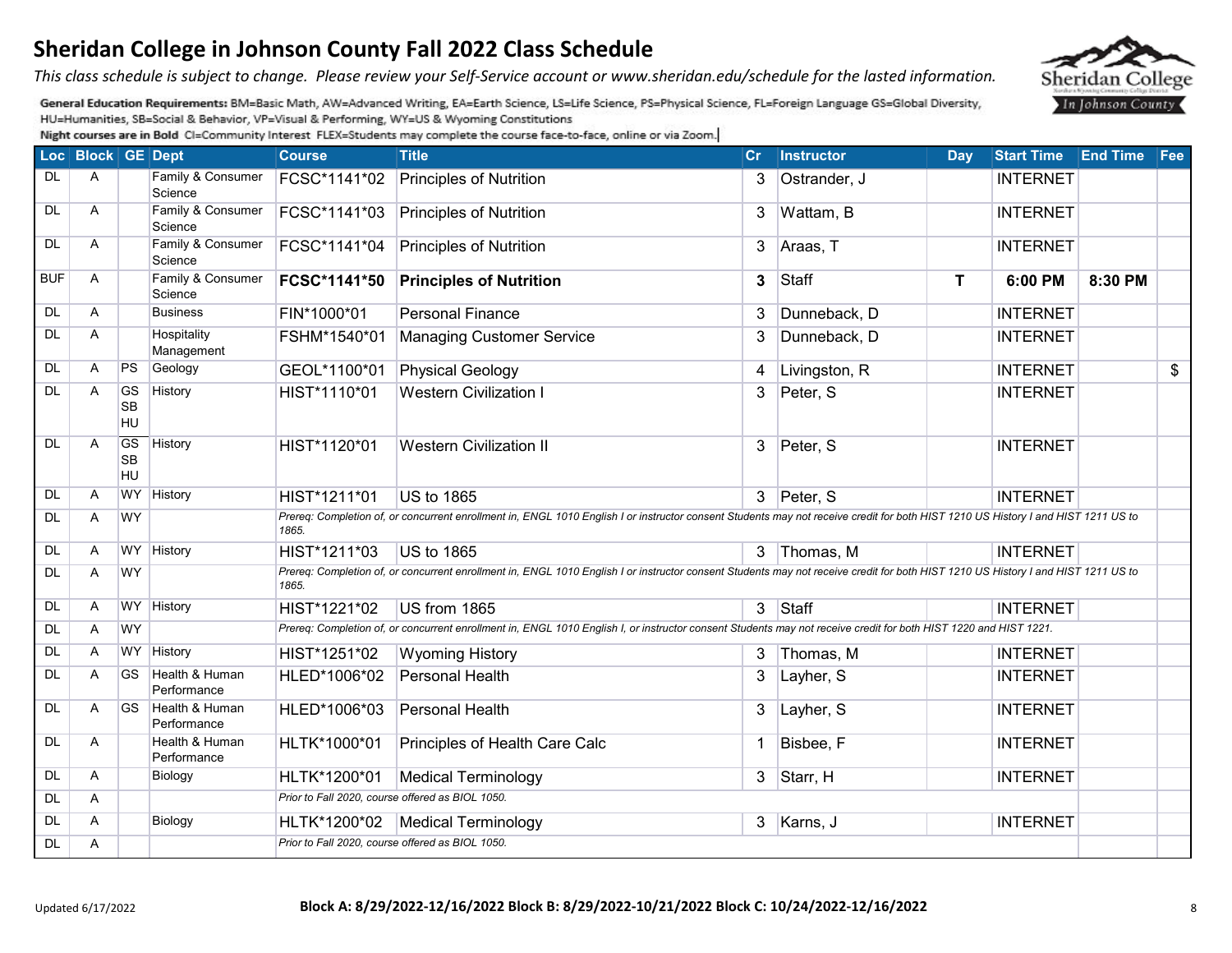#### Updated 6/17/2022 **Block A: 8/29/2022-12/16/2022 Block B: 8/29/2022-10/21/2022 Block C: 10/24/2022-12/16/2022** 9

# **Sheridan College in Johnson County Fall 2022 Class Schedule**

*This class schedule is subject to change. Please review your Self-Service account or www.sheridan.edu/schedule for the lasted information.* 

General Education Requirements: BM=Basic Math, AW=Advanced Writing, EA=Earth Science, LS=Life Science, PS=Physical Science, FL=Foreign Language GS=Global Diversity, HU=Humanities, SB=Social & Behavior, VP=Visual & Performing, WY=US & Wyoming Constitutions

|            | Loc Block GE Dept |           |                               | <b>Course</b>                  | <b>Title</b>                                                                                                                                                                       | Cr                      | <b>Instructor</b> | Day        | Start Time End Time Fee |         |                 |
|------------|-------------------|-----------|-------------------------------|--------------------------------|------------------------------------------------------------------------------------------------------------------------------------------------------------------------------------|-------------------------|-------------------|------------|-------------------------|---------|-----------------|
| DL         | A                 |           | Health & Human<br>Performance | HLTK*1560*01                   | Intro to Health Professions                                                                                                                                                        | 2                       | Bisbee, F         |            | <b>INTERNET</b>         |         |                 |
| <b>BUF</b> | A                 |           | Health & Human<br>Performance | HLTK*1690*51                   | <b>Emergency Medical Tech Basic</b>                                                                                                                                                | 9                       | Alsup, T          | <b>MTh</b> | 5:30 PM                 | 9:30 PM | $\frac{2}{3}$   |
| DL         | A                 |           | Agriculture                   |                                | HORT*2025*01 Horticultural Science                                                                                                                                                 | $\overline{\mathbf{4}}$ | Erickson, A       | М          | 4:00 PM                 | 6:30 PM | $\overline{\$}$ |
| DL         | A                 |           |                               |                                | This course is a flex course which may be completed face-to-face, online or via Zoom. Prereq: AECL 1000 Agro-ecology, BIOL 1010<br>General Biology I, or HORT 1005 Plant Sciences. |                         |                   | W          | 4:00 PM                 | 5:50 PM | \$              |
| <b>DL</b>  | A                 |           |                               |                                |                                                                                                                                                                                    |                         |                   |            |                         |         |                 |
| <b>DL</b>  | A                 |           | Agriculture                   |                                | HORT*2025*02 Horticultural Science                                                                                                                                                 | 4                       | Erickson, A       | M          | 4:00 PM                 | 6:30 PM | \$              |
| DL         | A                 |           |                               |                                | This course is a flex course which may be completed face-to-face, online or via Zoom. Prereq: AECL 1000 Agro-ecology, BIOL 1010<br>General Biology I, or HORT 1005 Plant Sciences. |                         |                   | W          | 4:00 PM                 | 5:50 PM | $\sqrt{3}$      |
| <b>DL</b>  | A                 |           | Agriculture                   | HORT*2025*50                   | <b>Horticultural Science</b>                                                                                                                                                       | $\overline{4}$          | Erickson, A       | М          | 4:00 PM                 | 6:30 PM | \$              |
| <b>DL</b>  | Α                 |           |                               |                                |                                                                                                                                                                                    |                         |                   | W          | 4:00 PM                 | 5:50 PM | \$              |
| <b>DL</b>  | Α                 |           |                               |                                | Compressed Video Course. Originating Campus: Sheridan. Prereq: AECL 1000 Agro-ecology, BIOL 1010 General Biology I, or HORT 1005 Plant Sciences.                                   |                         |                   |            |                         |         |                 |
| <b>DL</b>  | $\mathsf{C}$      |           | Agriculture                   | HORT*2040*01                   | Turfgrass Management                                                                                                                                                               | 3                       | Erickson, A       |            | <b>INTERNET</b>         |         | \$              |
| <b>DL</b>  | A                 | HU        | <b>GS</b> Humanities          | HUMN*1080*01                   | Intro to Women's Studies                                                                                                                                                           | 3                       | Finn, M           |            | <b>INTERNET</b>         |         |                 |
| DL         | A                 | <b>SB</b> |                               |                                | Prereg: Completion of, or concurrent enrollment in, ENGL 1010 English I, or instructor consent. HUMN 1080 is crosslisted with ENGL 1080, SOC 1080 and WMST 1080.                   |                         |                   |            |                         |         |                 |
| DL         | A                 |           | <b>Business</b>               | IMGT*2400*01                   | Intro to Information Managemnt                                                                                                                                                     | $\mathbf{3}$            | Banville, D       |            | <b>INTERNET</b>         |         |                 |
| <b>DL</b>  | A                 |           | Computer<br>Applications      | INET*1580*01                   | Web Page Authoring                                                                                                                                                                 | 3                       | Gunn, E           |            | <b>INTERNET</b>         |         |                 |
| DL         | A                 |           |                               |                                | Prior to Fall 2018, INET 1580 was offered as INET 1650.                                                                                                                            |                         |                   |            |                         |         |                 |
| <b>DL</b>  | A                 |           | Computer<br>Applications      | INET*1650*01                   | Web Programming I                                                                                                                                                                  | $\mathbf{3}$            | Thoney, M         |            | <b>INTERNET</b>         |         |                 |
| <b>DL</b>  | A                 |           |                               | 2000                           | Prereq: Completion or or concurrent enrollment in COSC 1010 Intro to Computer Science with a C or better or instructor consent. Prior to fall 2018, INET 1650 was offered as INET  |                         |                   |            |                         |         |                 |
| <b>DL</b>  | Α                 |           | Computer<br>Applications      | INET*1820*01                   | Scripting Languages I                                                                                                                                                              | 3 <sup>1</sup>          | Thoney, M         |            | <b>INTERNET</b>         |         |                 |
| <b>DL</b>  | A                 |           | Education                     | ITEC*2360*01                   | <b>Teaching With Technology</b>                                                                                                                                                    | 3                       | Butterfield, R    |            | <b>INTERNET</b>         |         |                 |
| <b>DL</b>  | A                 |           |                               |                                | Prereq: A grade of C or better EDEX 2484 Intro to Special Education, AND or concurrent enrollment in EDFD 2100 Educational Psychology                                              |                         |                   |            |                         |         |                 |
| DL         | A                 |           | Health & Human                | KIN*1020*01                    | Taping and Wrap of Inj/III                                                                                                                                                         | $\mathbf{1}$            | Fletcher, J       | <b>TTh</b> | 2:30 PM                 | 3:20 PM |                 |
| <b>DL</b>  | A                 |           | Performance                   |                                | Compressed Video Course. Originating Campus: Sheridan.                                                                                                                             |                         |                   |            |                         |         |                 |
| <b>DL</b>  | A                 |           | Massage Therapy               | MASS*1700*01                   | Kinesiology for Mass Therapist                                                                                                                                                     | 2                       | Shoulders-Bond, M |            | <b>INTERNET</b>         |         |                 |
| <b>DL</b>  | A                 |           | Massage Therapy               | MASS*2500*01                   | Pathology for Mass Therapists                                                                                                                                                      | 2                       | Shoulders-Bond, M |            | <b>INTERNET</b>         |         |                 |
| DL         | A                 |           | <b>Mathematics</b>            | MATH*0900*01                   | Pre-Algebra Arithmetic                                                                                                                                                             | 4                       | Gunderson, L      |            | <b>INTERNET</b>         |         |                 |
| <b>DL</b>  | A                 |           |                               | Prereq: Math placement Level 1 |                                                                                                                                                                                    |                         |                   |            |                         |         |                 |

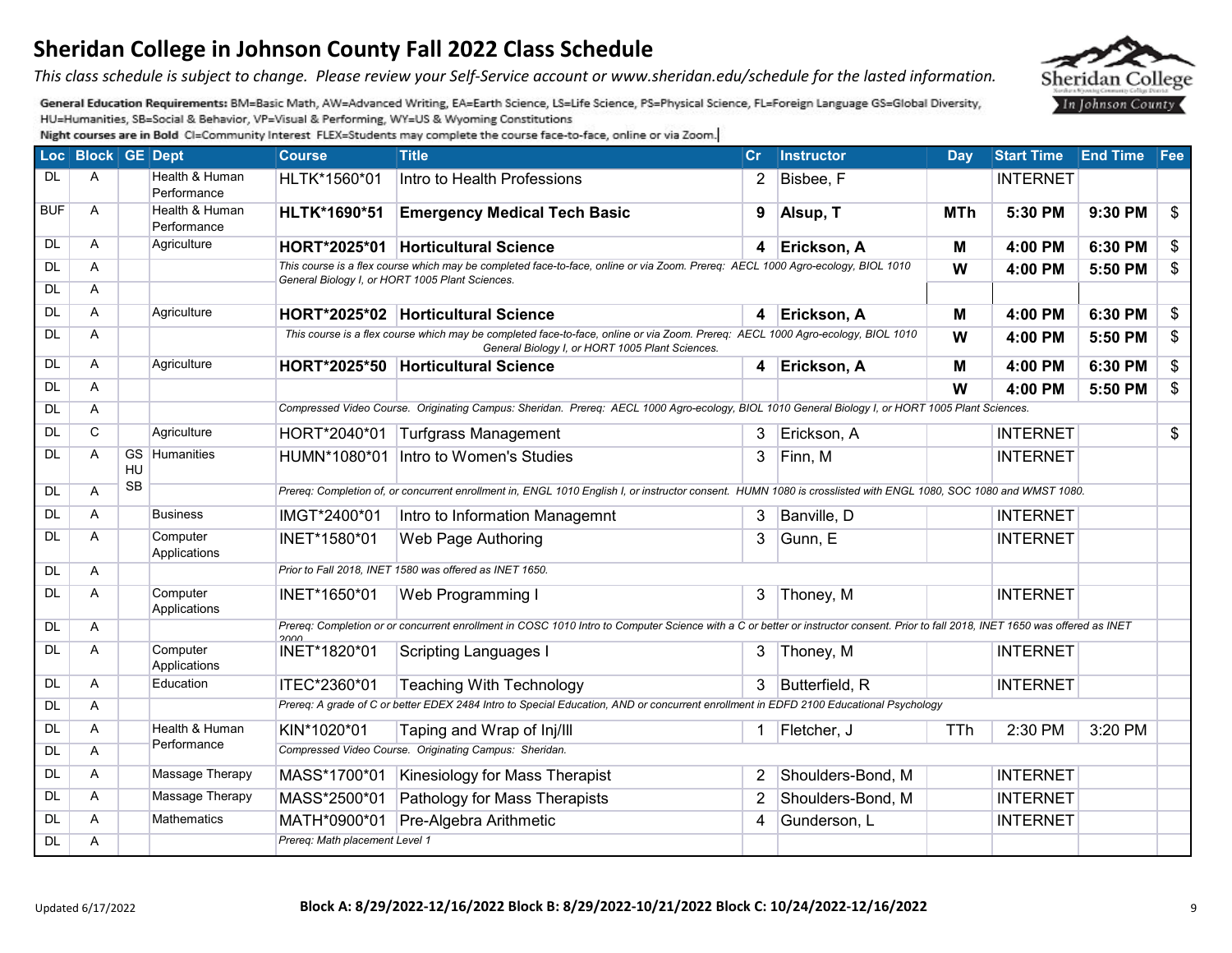*This class schedule is subject to change. Please review your Self-Service account or www.sheridan.edu/schedule for the lasted information.* 

General Education Requirements: BM=Basic Math, AW=Advanced Writing, EA=Earth Science, LS=Life Science, PS=Physical Science, FL=Foreign Language GS=Global Diversity, HU=Humanities, SB=Social & Behavior, VP=Visual & Performing, WY=US & Wyoming Constitutions

|            | Loc Block GE Dept |           |                    | <b>Course</b>                  | <b>Title</b>                                                                                                                                           | $\mathsf{Cr}$           | Instructor   | Day         | <b>Start Time</b> | <b>End Time Fee</b> |  |
|------------|-------------------|-----------|--------------------|--------------------------------|--------------------------------------------------------------------------------------------------------------------------------------------------------|-------------------------|--------------|-------------|-------------------|---------------------|--|
| <b>DL</b>  | B                 |           | <b>Mathematics</b> | MATH*0900*04                   | Pre-Algebra Arithmetic                                                                                                                                 | 4                       | Bailey, B    |             | <b>INTERNET</b>   |                     |  |
| <b>DL</b>  | B                 |           |                    | Prereg: Math placement Level 1 |                                                                                                                                                        |                         |              |             |                   |                     |  |
| <b>BUF</b> | A                 |           | <b>Mathematics</b> |                                | MATH*0900*50 Pre-Algebra Arithmetic                                                                                                                    | $\overline{\mathbf{4}}$ | Staff        | M           | 5:30 PM           | 9:00 PM             |  |
| <b>BUF</b> | A                 |           |                    | Prereg: Math placement Level 1 |                                                                                                                                                        |                         |              |             |                   |                     |  |
| DL         | A                 |           | Mathematics        |                                | MATH*0930*01  Intermediate Algebra                                                                                                                     | 4                       | Corkins, B   |             | <b>INTERNET</b>   |                     |  |
| <b>DL</b>  | A                 |           |                    |                                | Prereq: MATH 0900 Pre-Algebra with C or better, or Math Placement Level III                                                                            |                         |              |             |                   |                     |  |
| <b>DL</b>  | A                 |           | <b>Mathematics</b> |                                | MATH*0930*04   Intermediate Algebra                                                                                                                    | 4                       | Walter, J    |             | <b>INTERNET</b>   |                     |  |
| <b>DL</b>  | A                 |           |                    |                                | Prereq: MATH 0900 Pre-Algebra with C or better, or Math Placement Level III                                                                            |                         |              |             |                   |                     |  |
| <b>BUF</b> | A                 |           | <b>Mathematics</b> |                                | MATH*0930*50  Intermediate Algebra                                                                                                                     |                         | 4 Staff      | M           | 5:30 PM           | $9:00$ PM           |  |
| <b>BUF</b> | A                 |           |                    |                                | Prereq: MATH 0900 Pre-Algebra with C or better, or Math Placement Level III                                                                            |                         |              |             |                   |                     |  |
| DL         | A                 | <b>BM</b> | <b>Mathematics</b> | MATH*1000*01 Problem Solving   |                                                                                                                                                        | 3                       | Gunderson, L |             | <b>INTERNET</b>   |                     |  |
| DL         | A                 | <b>BM</b> |                    |                                | Prereq: MATH 0900 Pre-Algebra with C or better, or Math Placement Level III                                                                            |                         |              |             |                   |                     |  |
| <b>DL</b>  | C                 | <b>BM</b> | <b>Mathematics</b> | MATH*1000*04 Problem Solving   |                                                                                                                                                        | $\mathbf{3}$            | McKenzie, C  |             | <b>INTERNET</b>   |                     |  |
| <b>DL</b>  | C                 | <b>BM</b> |                    |                                | Prereq: MATH 0900 Pre-Algebra with C or better, or Math Placement Level III                                                                            |                         |              |             |                   |                     |  |
| DL         | A                 |           | <b>Mathematics</b> |                                | MATH*1100*01 Number and Oper for Elem Schl                                                                                                             |                         | 4 Rourke, M  | <b>MWTh</b> | 4:00 PM           | 5:40 PM             |  |
| <b>DL</b>  | A                 |           |                    |                                | Compressed Video Course. Originating Campus: Gillette. Prereq: MATH 0930 with a C or better, or Math Placement Level IV                                |                         |              |             |                   |                     |  |
| DL         | A                 | BM        | <b>Mathematics</b> | MATH*1400*01 College Algebra   |                                                                                                                                                        |                         | 4 Rourke, M  |             | <b>INTERNET</b>   |                     |  |
| <b>DL</b>  | A                 | <b>BM</b> |                    |                                | Prereq: MATH 0930 Intermediate Algebra with a "C" or better, or Math Placement Level IV                                                                |                         |              |             |                   |                     |  |
| DL         | A                 | <b>BM</b> | <b>Mathematics</b> | MATH*1400*06 College Algebra   |                                                                                                                                                        |                         | 4 Nichols, J |             | <b>INTERNET</b>   |                     |  |
| <b>DL</b>  | A                 | <b>BM</b> |                    |                                | Prereq: MATH 0930 Intermediate Algebra with a "C" or better, or Math Placement Level IV                                                                |                         |              |             |                   |                     |  |
| <b>DL</b>  | A                 | <b>BM</b> | <b>Mathematics</b> | MATH*1405*30 Trigonometry      |                                                                                                                                                        |                         | $3$ Will, J  | <b>MWF</b>  | 11:30 AM          | 12:45 PM            |  |
| <b>DL</b>  | A                 | <b>BM</b> |                    |                                | Compressed Video Course. Originating Campus: Sheridan. Prereq: Complete MATH 1400 Pre-calculus Algebra with a "C" or better; or Math Placement Level V |                         |              |             |                   |                     |  |
| <b>DL</b>  | A                 | <b>MR</b> | <b>Mathematics</b> | MATH*2200*03 Calculus I        |                                                                                                                                                        | 4                       | Walter, J    |             | <b>INTERNET</b>   |                     |  |
| <b>DL</b>  | A                 | <b>MR</b> |                    |                                | Prereq: MATH 1405 Trigonometry or MATH 1450 Algebra & Trigonometry with a "C" or better, or Math Placement Level VI                                    |                         |              |             |                   |                     |  |
| <b>DL</b>  | A                 | <b>MR</b> | <b>Mathematics</b> | MATH*2205*01 Calculus II       |                                                                                                                                                        |                         | 4 Walter, J  | <b>MWF</b>  | 1:00 PM           | 2:15 PM             |  |
| <b>DL</b>  | A                 | <b>MR</b> |                    |                                | This course is a flex course which may be completed face-to-face, online or via Zoom. Prereq: Complete MATH 2200 Calculus I with a "C" or better       |                         |              |             |                   |                     |  |
| DL         | A                 | <b>MR</b> | Mathematics        | MATH*2205*03 Calculus II       |                                                                                                                                                        | 4                       | Walter, J    |             | <b>INTERNET</b>   |                     |  |
| <b>DL</b>  | A                 | <b>MR</b> |                    |                                | Prereq: Complete MATH 2200 Calculus I with a "C" or better                                                                                             |                         |              |             |                   |                     |  |
| <b>DL</b>  | A                 | <b>MR</b> | <b>Mathematics</b> | MATH*2205*30 Calculus II       |                                                                                                                                                        | 4                       | Walter, J    | <b>MWF</b>  | 1:00 PM           | 2:15 PM             |  |
| <b>DL</b>  | A                 | <b>MR</b> |                    |                                | Compressed Video Course. Originating Campus: Sheridan. Prereq: Complete MATH 2200 Calculus I with a "C" or better                                      |                         |              |             |                   |                     |  |

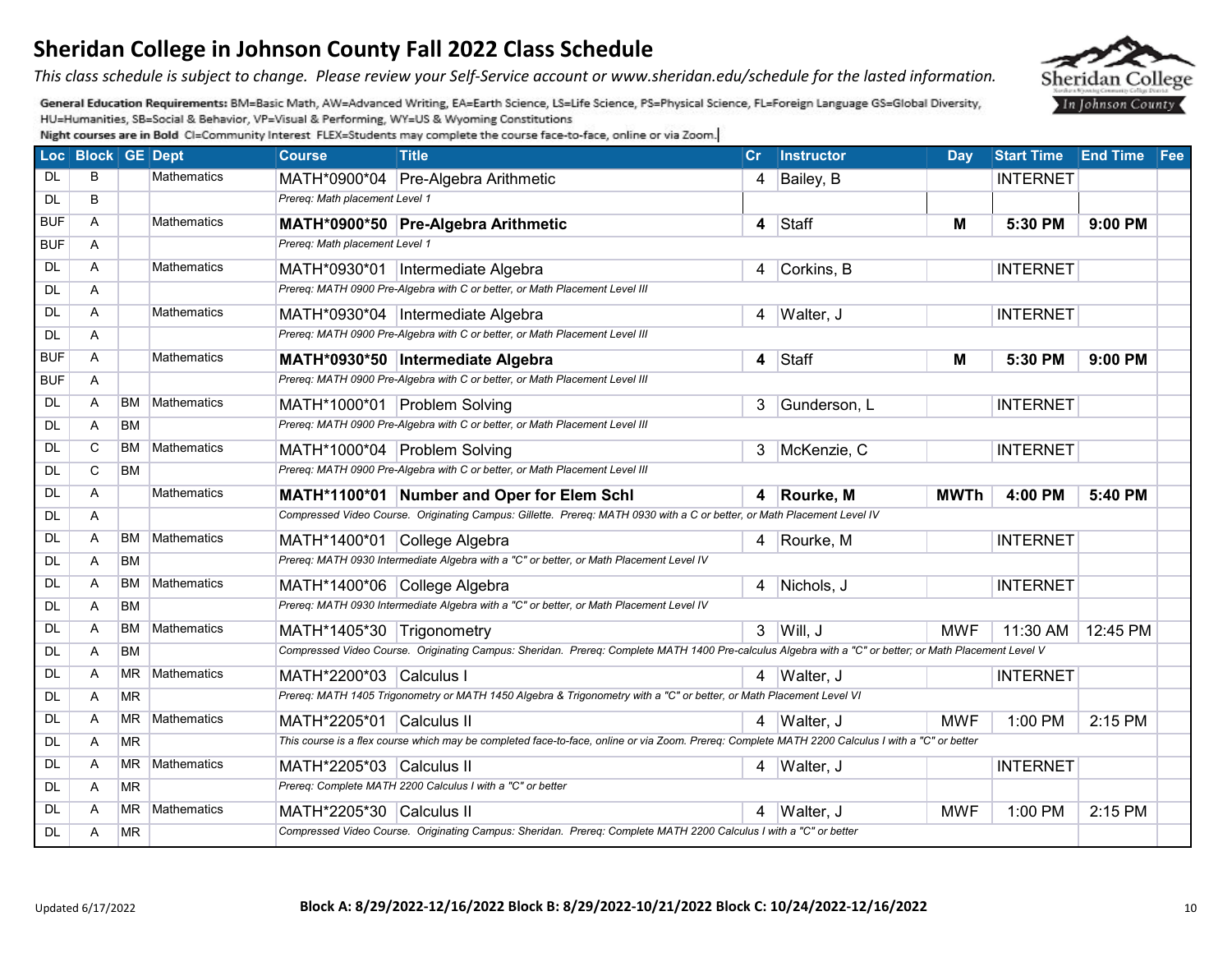*This class schedule is subject to change. Please review your Self-Service account or www.sheridan.edu/schedule for the lasted information.* 

General Education Requirements: BM=Basic Math, AW=Advanced Writing, EA=Earth Science, LS=Life Science, PS=Physical Science, FL=Foreign Language GS=Global Diversity, HU=Humanities, SB=Social & Behavior, VP=Visual & Performing, WY=US & Wyoming Constitutions

|           | Loc Block GE Dept |           |                          | <b>Course</b> | <b>Title</b>                                                                                                                                             | Cr             | <b>Instructor</b> | Day        | <b>Start Time End Time Fee</b> |          |                           |  |
|-----------|-------------------|-----------|--------------------------|---------------|----------------------------------------------------------------------------------------------------------------------------------------------------------|----------------|-------------------|------------|--------------------------------|----------|---------------------------|--|
| <b>DL</b> | A                 |           | <b>Mathematics</b>       | MATH*2210*01  | Calculus III                                                                                                                                             | $\overline{4}$ | Cochran, D        |            | <b>TBA</b>                     |          |                           |  |
| <b>DL</b> | A                 |           |                          |               | Compressed Video Course. Originating Campus: Gillette. Prereq: MATH 2205 Calculus II with C or better                                                    |                |                   | <b>TTh</b> | 8:30 AM                        | 10:10 AM |                           |  |
| <b>DL</b> | A                 | <b>MR</b> | Mathematics              |               | MATH*2350*02 Business Calculus I                                                                                                                         |                | 4 McKenzie, C     |            | <b>INTERNET</b>                |          |                           |  |
| <b>DL</b> | A                 | <b>MR</b> |                          |               | Prereq: Complete MATH 1400 Pre-Calc Algebra with a "C" or better; or Math Placement Level V                                                              |                |                   |            |                                |          |                           |  |
| <b>DL</b> | A                 | <b>MR</b> | Mathematics              |               | MATH*2350*30 Business Calculus I                                                                                                                         |                | 4 McKenzie, C     | <b>MWF</b> | 8:30 AM                        | 9:45 AM  |                           |  |
| <b>DL</b> | A                 | <b>MR</b> |                          |               | Compressed Video Course. Originating Campus: Sheridan. Prereq: Complete MATH 1400 Pre-Calc Algebra with a "C" or better; or Math Placement Level V       |                |                   |            |                                |          |                           |  |
| <b>DL</b> | A                 |           | <b>Mathematics</b>       |               | MATH*2355*01   Mathematical Apps for Bus                                                                                                                 | $\overline{4}$ | Cochran, D        |            | <b>INTERNET</b>                |          |                           |  |
| <b>DL</b> | Α                 |           |                          |               | Prereq: MATH 1400 College Algebra with a C or better, or Math Placement Level V                                                                          |                |                   |            |                                |          |                           |  |
| <b>DL</b> | A                 |           | <b>Mathematics</b>       |               | MATH*2355*02 Mathematical Apps for Bus                                                                                                                   | $\overline{4}$ | Cochran, D        | <b>TTh</b> | 2:30 PM                        | 4:10 PM  |                           |  |
| <b>DL</b> | A                 |           |                          |               | Compressed Video Course. Originating Campus: Gillette. Prereq: MATH 1400 College Algebra with a C or better, or Math Placement Level V                   |                |                   |            |                                |          |                           |  |
| <b>DL</b> | A                 |           | <b>Business</b>          | MGT*1200*01   | Intro to Human Resource Mgt                                                                                                                              | 3              | Roe, J            |            | <b>INTERNET</b>                |          |                           |  |
| <b>DL</b> | A                 |           | <b>Business</b>          | MGT*2100*01   | Principles of Management                                                                                                                                 | 3 <sup>1</sup> | Fraser, K         |            | <b>INTERNET</b>                |          |                           |  |
| <b>DL</b> | A                 |           | <b>Business</b>          | MGT*2100*30   | <b>Principles of Management</b>                                                                                                                          | 3              | St Clair, K       | <b>MW</b>  | 7:00 PM                        | 8:30 PM  |                           |  |
| <b>DL</b> | A                 |           |                          |               | Compressed Video Course. Originating Campus: Sheridan.                                                                                                   |                |                   |            |                                |          |                           |  |
| <b>DL</b> | A                 |           | <b>Business</b>          | MKT*1000*01   | <b>Sales</b>                                                                                                                                             | 3              | Dunneback, D      |            | <b>INTERNET</b>                |          |                           |  |
| <b>DL</b> | A                 |           | <b>Business</b>          | MKT*2100*01   | <b>Principles of Marketing</b>                                                                                                                           | 3              | Hutchinson, K     |            | <b>INTERNET</b>                |          |                           |  |
| <b>DL</b> | A                 |           | <b>Business</b>          | MKT*2100*30   | <b>Principles of Marketing</b>                                                                                                                           | 3              | Donahue, T        |            | <b>INTERNET</b>                |          |                           |  |
| <b>DL</b> | A                 |           |                          |               | Compressed Video Course. Originating Campus: Sheridan.                                                                                                   |                |                   | M          | 7:00 PM                        | 8:30 PM  |                           |  |
| <b>DL</b> | A                 |           | Microbiology             |               | MOLB*2240*01   Medical Microbiology                                                                                                                      | 4              | Craig, M          |            | <b>INTERNET</b>                |          | $\boldsymbol{\mathsf{S}}$ |  |
| <b>DL</b> | A                 |           |                          |               | BIOL 1010 General Biology I with a C or better, or consent of instructor.                                                                                |                |                   |            |                                |          |                           |  |
| <b>DL</b> | A                 |           | Microbiology             |               | MOLB*2240*02   Medical Microbiology                                                                                                                      | 4              | Hosman, L         |            | <b>INTERNET</b>                |          | $\overline{\$}$           |  |
| DL        | A                 |           |                          |               | BIOL 1010 General Biology I with a C or better, or consent of instructor.                                                                                |                |                   |            |                                |          |                           |  |
| <b>DL</b> | A                 |           | Computer<br>Applications | MSFT*1510*01  | <b>Windows Client Operating Sys</b>                                                                                                                      | 3              | Baldacci, M       |            | <b>INTERNET</b>                |          | $\sqrt{3}$                |  |
| DL        | Α                 |           | Computer<br>Applications | MSFT*1745*01  | A+ Computer Maintenance                                                                                                                                  | 4              | Baldacci, M       |            | <b>INTERNET</b>                |          | $\overline{\mathcal{L}}$  |  |
| <b>DL</b> | A                 |           | Computer                 | MSFT*2300*01  | Cloud Computing +                                                                                                                                        |                | 3 Thoney, M       |            | <b>INTERNET</b>                |          | \$                        |  |
| <b>DL</b> | A                 |           | Applications             |               | Prerequisite: MSFT 1520 Windows Server Networking, MSFT 1510 Windows Client Operating System, MSFT 1745 A+ Computer Maintenances or instructor approval. |                |                   |            |                                |          |                           |  |
| <b>DL</b> | A                 |           | Computer                 | MSFT*2400*01  | Virtualization Technology                                                                                                                                |                | $3$ Gunn, E       |            | <b>INTERNET</b>                |          | $\sqrt[6]{2}$             |  |
| <b>DL</b> | A                 |           | Applications             |               | Prerequisite: MSFT 1520 Windows Server Networking, MSFT 1510 Windows Client Operating System, MSFT 1745 A+ Computer Maintenances or instructor approval. |                |                   |            |                                |          |                           |  |
| DL        | Α                 |           | Computer<br>Applications | MSFT*2970*01  | Networking Internship                                                                                                                                    |                | ### Thoney, M     |            | <b>INTERNET</b>                |          |                           |  |

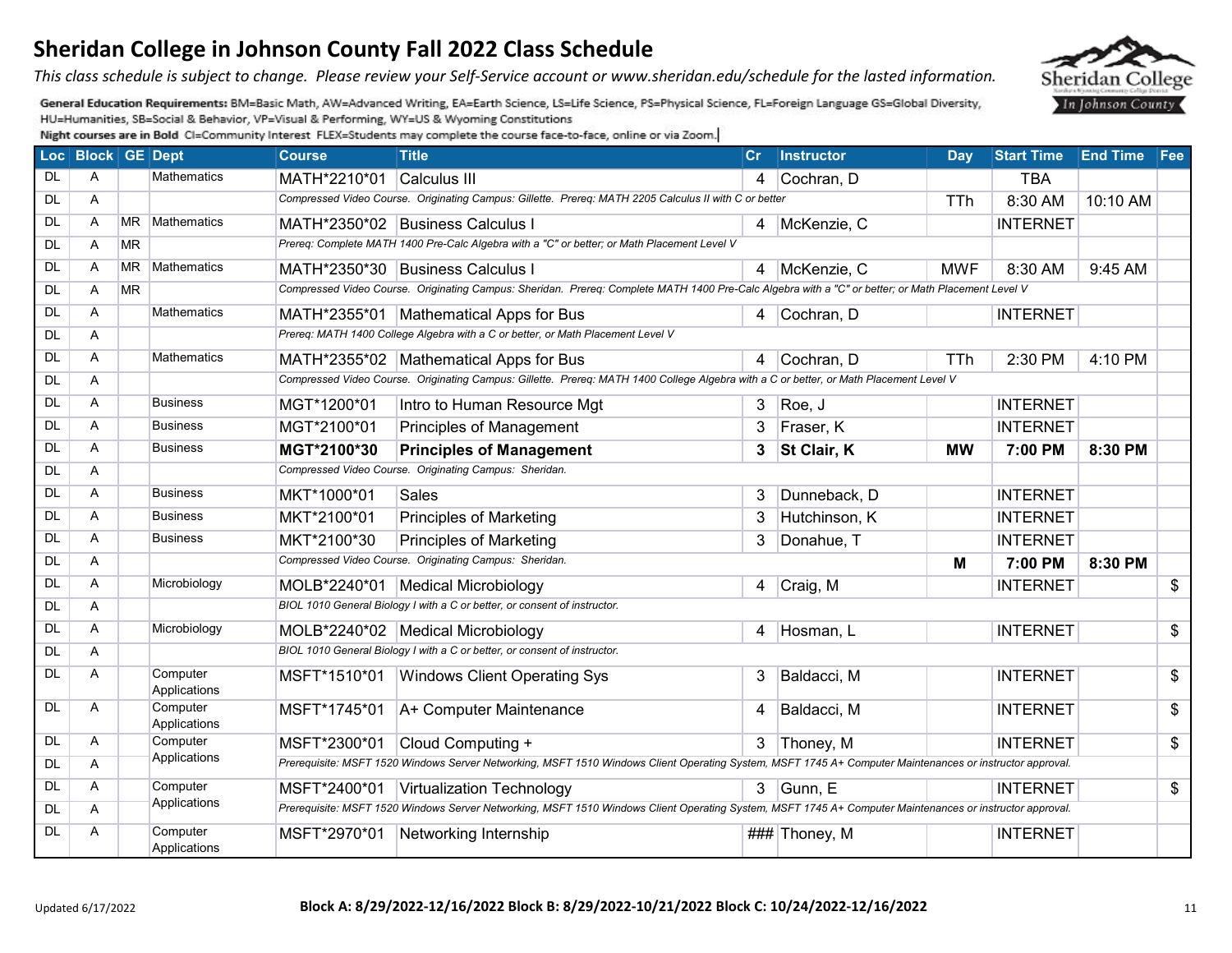*This class schedule is subject to change. Please review your Self-Service account or www.sheridan.edu/schedule for the lasted information.* 

General Education Requirements: BM=Basic Math, AW=Advanced Writing, EA=Earth Science, LS=Life Science, PS=Physical Science, FL=Foreign Language GS=Global Diversity, HU=Humanities, SB=Social & Behavior, VP=Visual & Performing, WY=US & Wyoming Constitutions

|            | Loc Block GE Dept |           |                               | <b>Course</b>                | <b>Title</b>                                                                                                                                               | Cr             | <b>Instructor</b> | <b>Day</b>   | <b>Start Time</b> | <b>End Time Fee</b> |    |  |
|------------|-------------------|-----------|-------------------------------|------------------------------|------------------------------------------------------------------------------------------------------------------------------------------------------------|----------------|-------------------|--------------|-------------------|---------------------|----|--|
| DL         | A                 | <b>VP</b> | Music                         | MUSC*1000*01                 | Intro to Music                                                                                                                                             | 3              | Flaagan, C        |              | <b>INTERNET</b>   |                     |    |  |
| <b>DL</b>  | A                 | <b>VP</b> | <b>Music</b>                  |                              | MUSC*1010*01 Foundations of Music                                                                                                                          | 3              | Erickson, C       |              | <b>INTERNET</b>   |                     |    |  |
| DL         | Α                 | <b>VP</b> | Music                         | MUSC*1428*01 History of Jazz |                                                                                                                                                            | 3              | Richards, E       | <b>MW</b>    | 1:00 PM           | 2:15 PM             |    |  |
| <b>DL</b>  | Α                 | <b>VP</b> |                               |                              | This course is a flex course which may be completed face-to-face, online or via Zoom.                                                                      |                |                   |              |                   |                     |    |  |
| <b>DL</b>  | A                 | <b>VP</b> | <b>Music</b>                  | MUSC*1428*02 History of Jazz |                                                                                                                                                            | 3              | Richards, E       | <b>MW</b>    | 1:00 PM           | 2:15 PM             |    |  |
| DL         | Α                 | <b>VP</b> |                               |                              | This course is a flex course which may be completed face-to-face, online or via Zoom.                                                                      |                |                   |              |                   |                     |    |  |
| <b>DL</b>  | Α                 | <b>VP</b> | Music                         | MUSC*1428*50 History of Jazz |                                                                                                                                                            | 3              | Richards, E       | <b>MW</b>    | 1:00 PM           | 2:15 PM             |    |  |
| DL         | Α                 | <b>VP</b> |                               |                              | Compressed Video Course. Originating Campus: Sheridan.                                                                                                     |                |                   |              |                   |                     |    |  |
| <b>BUF</b> | B                 |           | Nursing                       | NRST*1510*51                 | Nursing Assistant                                                                                                                                          |                | 3 Alsup, T        |              | <b>INTERNET</b>   |                     | \$ |  |
| <b>BUF</b> | B                 |           |                               |                              | This is a hybrid course. The remainder of the course will be online. Clinicals will be held 10/3/22-10/13/22.                                              |                |                   | M            | 8:00 AM           | 5:00 PM             | \$ |  |
| <b>BUF</b> | B                 |           |                               |                              |                                                                                                                                                            |                |                   | MT           | 8:00 AM           | 5:00 PM             | \$ |  |
| <b>BUF</b> | B                 |           |                               |                              |                                                                                                                                                            |                |                   | <b>TWThF</b> | 8:00 AM           | 5:00 PM             | \$ |  |
| <b>BUF</b> | B                 |           |                               |                              |                                                                                                                                                            |                |                   | WTh          | 8:00 AM           | 5:00 PM             | \$ |  |
| <b>BUF</b> | C                 |           | Nursing                       | NRST*1510*52                 | Nursing Assistant                                                                                                                                          |                | 3 Alsup, T        |              | <b>INTERNET</b>   |                     | \$ |  |
| <b>BUF</b> | C.                |           |                               |                              | This is a hybrid course. The remainder of the course will be online. Clinicals and in-class work will be held 11/28/22 and 12/5/22-12/8/22<br>M<br>8:00 AM |                |                   |              |                   |                     |    |  |
| <b>BUF</b> | C                 |           |                               |                              |                                                                                                                                                            |                |                   | <b>MTWTh</b> | 8:00 AM           | 5:00 PM             | \$ |  |
| <b>BUF</b> | $\overline{C}$    |           |                               |                              |                                                                                                                                                            |                |                   | <b>TWThF</b> | 8:00 AM           | 5:00 PM             | \$ |  |
| <b>DL</b>  | A                 |           | Health & Human<br>Performance | PEAC*1001*02                 | <b>Health and Wellness</b>                                                                                                                                 | $\overline{2}$ | Layher, S         |              | <b>INTERNET</b>   |                     |    |  |
| DL         | Α                 | <b>CI</b> | Health & Human                | PEAC*1294*01                 | Beginning Yoga                                                                                                                                             |                | Koltiska, S       | <b>TTh</b>   | 12:00 PM          | 12:50 PM            |    |  |
| <b>DL</b>  | Α                 | <b>CI</b> | Performance                   |                              | This course is a flex course which may be completed face-to-face, online or via Zoom.                                                                      |                |                   |              |                   |                     |    |  |
| <b>DL</b>  | Α                 | <b>CI</b> | Health & Human                | PEAC*1294*02                 | Beginning Yoga                                                                                                                                             |                | Koltiska, S       | TTh          | 12:00 PM          | 12:50 PM            |    |  |
| <b>DL</b>  | Α                 | <b>CI</b> | Performance                   |                              | This course is a flex course which may be completed face-to-face, online or via Zoom.                                                                      |                |                   |              |                   |                     |    |  |
| <b>BUF</b> | A                 |           | Health & Human<br>Performance | PEAC*1294*50                 | Beginning Yoga                                                                                                                                             | 1              | Aguirre, J        |              | <b>TBA</b>        |                     |    |  |
| <b>DL</b>  | A                 |           | Health & Human<br>Performance | PEPR*1004*02                 | Intro to Physical Education                                                                                                                                | 3              | Layher, S         |              | <b>INTERNET</b>   |                     |    |  |
| <b>DL</b>  | A                 |           | Health & Human<br>Performance | PEPR*1035*02                 | <b>Found of Exercise Science</b>                                                                                                                           | $\overline{2}$ | Layher, S         |              | <b>INTERNET</b>   |                     |    |  |
| <b>DL</b>  | A                 |           | Health & Human<br>Performance | PEPR*2050*01                 | Prevention and Care of Ath Inj                                                                                                                             | 2              | Fletcher, J       | <b>MW</b>    | 2:30 PM           | 3:20 PM             | \$ |  |
| DL         | A                 | HU.       | Philosophy                    | PHIL*1000*01                 | Intro to Philosophy                                                                                                                                        | 3              | Sasse, G          |              | <b>INTERNET</b>   |                     |    |  |
| <b>DL</b>  | A                 | HU        | Philosophy                    | PHIL*2300*01                 | <b>Ethics in Practice</b>                                                                                                                                  |                | 3 Sasse, G        |              | <b>INTERNET</b>   |                     |    |  |

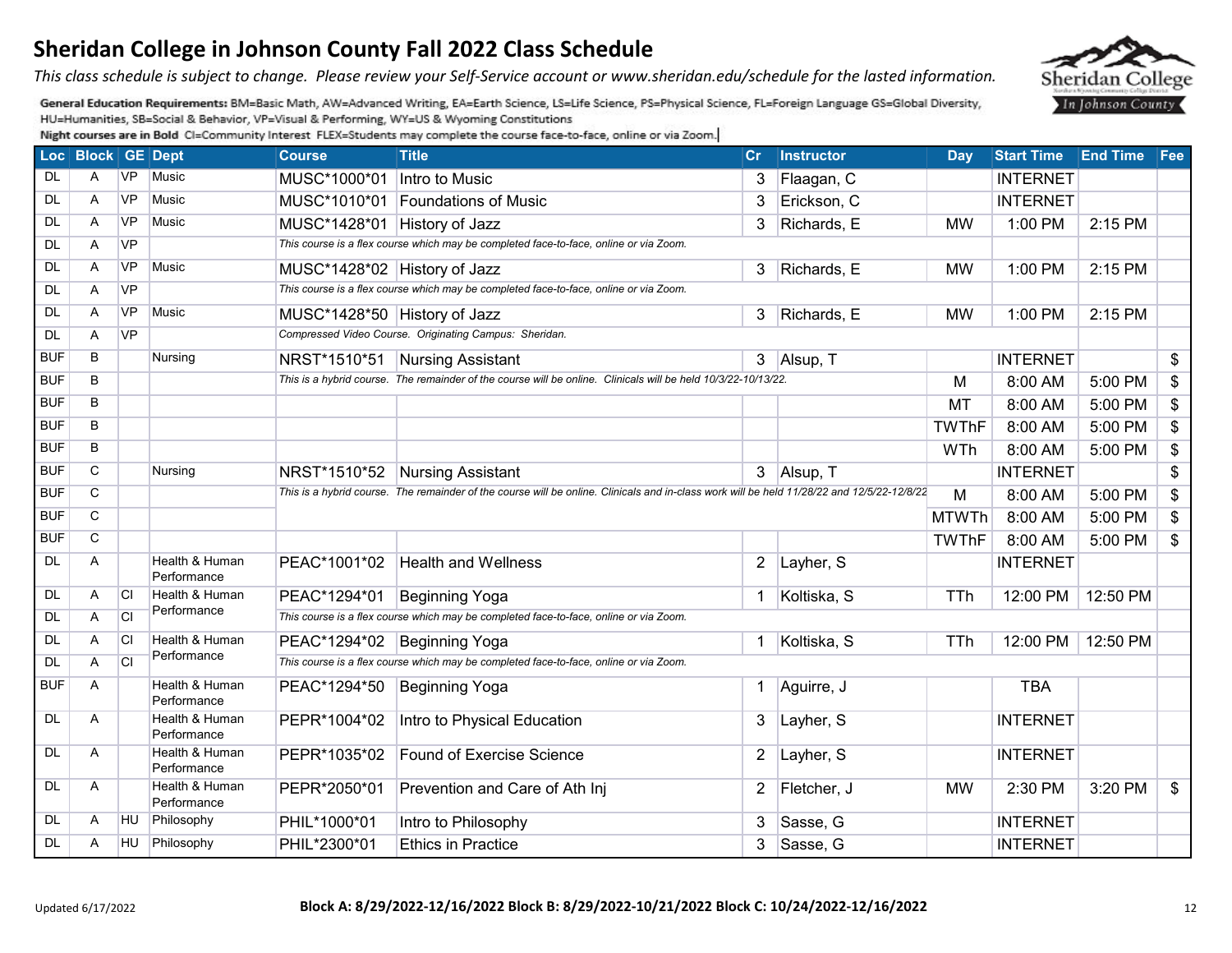*This class schedule is subject to change. Please review your Self-Service account or www.sheridan.edu/schedule for the lasted information.* 

General Education Requirements: BM=Basic Math, AW=Advanced Writing, EA=Earth Science, LS=Life Science, PS=Physical Science, FL=Foreign Language GS=Global Diversity, HU=Humanities, SB=Social & Behavior, VP=Visual & Performing, WY=US & Wyoming Constitutions

|            | Loc Block GE Dept |           |                          | <b>Course</b>                          | <b>Title</b>                                                                                                                                                     | Cr             | <b>Instructor</b> | Day       | <b>Start Time</b> | <b>End Time</b> | Fee            |
|------------|-------------------|-----------|--------------------------|----------------------------------------|------------------------------------------------------------------------------------------------------------------------------------------------------------------|----------------|-------------------|-----------|-------------------|-----------------|----------------|
| DL         | A                 |           |                          |                                        | Compressed Video Course. Originating Campus: Sheridan. Prereq: KIN 1020 Fund of Taping & Wrapping Athletic Injuries for Athletic Training students only.         |                |                   |           |                   |                 |                |
| DL         | Α                 | PS        | Physics                  | PHYS*1120*01                           | General Physics II                                                                                                                                               |                | 4 Hunter, E       | F         | 8:30 AM           | 10:30 AM        | $\sqrt[6]{2}$  |
| DL         | A                 | PS        |                          |                                        | Compressed Video Course. Originating Campus: Gillette. Prereg: MATH 1405 Trigonometry with a grade of "C" or better OR MATH                                      |                |                   | <b>MW</b> | 11:30 AM          | 12:45 PM        | $\mathfrak{S}$ |
| DL         | Α                 | <b>PS</b> |                          |                                        | 1450 College Algebra & Trigonometry with a grade of "C" or better OR Math Placement Level VI or instructor consent.                                              |                |                   |           |                   |                 |                |
| DL         | A                 |           | Physics                  | PHYS*1320*01                           | College Physics II                                                                                                                                               |                | 4 Hunter, E       | E         | 8:30 AM           | 10:30 AM        | \$             |
| <b>DL</b>  | A                 |           |                          |                                        | Compressed Video Course. Originating Campus: Gillette. Prereq: MATH 2200 Calculus I with C or better or instructor consent.                                      |                |                   | <b>MW</b> | 11:30 AM          | 12:45 PM        | $\mathfrak{S}$ |
| <b>DL</b>  | C                 | <b>WY</b> | Political Science        |                                        | POLS*1000*01 American & Wyoming Government                                                                                                                       | 3              | Loza Hoyos, O     |           | <b>INTERNET</b>   |                 |                |
| DL         | C                 | <b>WY</b> |                          |                                        | Prereq: Completion of or concurrent enrollment in ENGL 1010 English I, or instructor consent                                                                     |                |                   |           |                   |                 |                |
| DL         | A                 | WY.       | <b>Political Science</b> |                                        | POLS*1000*02 American & Wyoming Government                                                                                                                       | 3              | Loza Hoyos, O     |           | <b>INTERNET</b>   |                 |                |
| <b>DL</b>  | A                 | <b>WY</b> |                          |                                        | Prereq: Completion of or concurrent enrollment in ENGL 1010 English I, or instructor consent                                                                     |                |                   |           |                   |                 |                |
| DL         | Α                 | WY        | Political Science        |                                        | POLS*1000*03 American & Wyoming Government                                                                                                                       | 3              | Loza Hoyos, O     |           | <b>INTERNET</b>   |                 |                |
| <b>DL</b>  | Α                 | <b>WY</b> |                          |                                        | Prereq: Completion of or concurrent enrollment in ENGL 1010 English I, or instructor consent                                                                     |                |                   |           |                   |                 |                |
| DL         | A                 | WY.       | <b>Political Science</b> |                                        | POLS*1000*50 American & Wyoming Government                                                                                                                       | 3 <sup>1</sup> | Ligocki, S        | <b>MW</b> | 7:00 PM           | 8:15 PM         |                |
| <b>DL</b>  | A                 | <b>WY</b> |                          |                                        | Compressed Video Course. Originating Campus: Sheridan. Prereq: Completion of or concurrent enrollment in ENGL 1010 English I, or instructor consent              |                |                   |           |                   |                 |                |
| <b>DL</b>  | B                 |           | <b>Political Science</b> | POLS*1100*01                           | <b>Wyoming Government</b>                                                                                                                                        |                | Thomas, M         |           | <b>INTERNET</b>   |                 |                |
| <b>DL</b>  | B                 |           |                          |                                        | POLS 1100 Wyoming Government is intended to complete the requirement of the State of Wyoming when the US Constitution requirement is met through AP or transfer. |                |                   |           |                   |                 |                |
| <b>DL</b>  | A                 |           | <b>Political Science</b> | POLS*2120*02                           | Intro to Crim Justice                                                                                                                                            |                | $3$ Joyce, J      |           | <b>INTERNET</b>   |                 |                |
| <b>DL</b>  | A                 |           |                          | POLS 2120 cross-listed with CRMJ 2120. |                                                                                                                                                                  |                |                   |           |                   |                 |                |
| <b>DL</b>  | A                 | <b>SB</b> | Psychology               | PSYC*1000*01                           | General Psychology                                                                                                                                               |                | 4 Preuit, N       |           | <b>INTERNET</b>   |                 |                |
| DL         | Α                 | <b>SB</b> |                          |                                        | Prereq: Completion of, or concurrent enrollment in, ENGL 1010 English I, or instructor consent                                                                   |                |                   |           |                   |                 |                |
| <b>DL</b>  | C                 | <b>SB</b> | Psychology               | PSYC*1000*02                           | General Psychology                                                                                                                                               | $\overline{4}$ | Preuit, N         |           | <b>INTERNET</b>   |                 |                |
| <b>DL</b>  | $\mathsf{C}$      | <b>SB</b> |                          |                                        | Prereq: Completion of, or concurrent enrollment in, ENGL 1010 English I, or instructor consent                                                                   |                |                   |           |                   |                 |                |
| <b>DL</b>  | Α                 | SB        | Psychology               | PSYC*1000*07                           | General Psychology                                                                                                                                               |                | 4 Arena, A        |           | <b>INTERNET</b>   |                 |                |
| DL         | A                 | <b>SB</b> |                          |                                        | Prereq: Completion of, or concurrent enrollment in, ENGL 1010 English I, or instructor consent                                                                   |                |                   |           |                   |                 |                |
| DL         | Α                 | <b>SB</b> | Psychology               | PSYC*1000*08                           | General Psychology                                                                                                                                               | 4              | Kristiansen, R    |           | <b>INTERNET</b>   |                 |                |
| <b>DL</b>  | Α                 | <b>SB</b> |                          |                                        | Prereq: Completion of, or concurrent enrollment in, ENGL 1010 English I, or instructor consent                                                                   |                |                   |           |                   |                 |                |
| <b>BUF</b> | Α                 | <b>SB</b> | Psychology               |                                        | PSYC*1000*50 General Psychology                                                                                                                                  | $\overline{4}$ | Staff             | т         | 5:30 PM           | 9:00 PM         |                |
| <b>BUF</b> | A                 | <b>SB</b> |                          |                                        | Prereq: Completion of, or concurrent enrollment in, ENGL 1010 English I, or instructor consent                                                                   |                |                   |           |                   |                 |                |
| DL         | A                 |           | Psychology               | PSYC*2000*01                           | Research Methods in Psychology                                                                                                                                   | 4              | Kristiansen, R    |           | <b>INTERNET</b>   |                 |                |
| DL         | Α                 |           |                          |                                        | Prereq: ENGL 1010 English I and PSYC 1000 General Psychology with a C or better                                                                                  |                |                   |           |                   |                 |                |

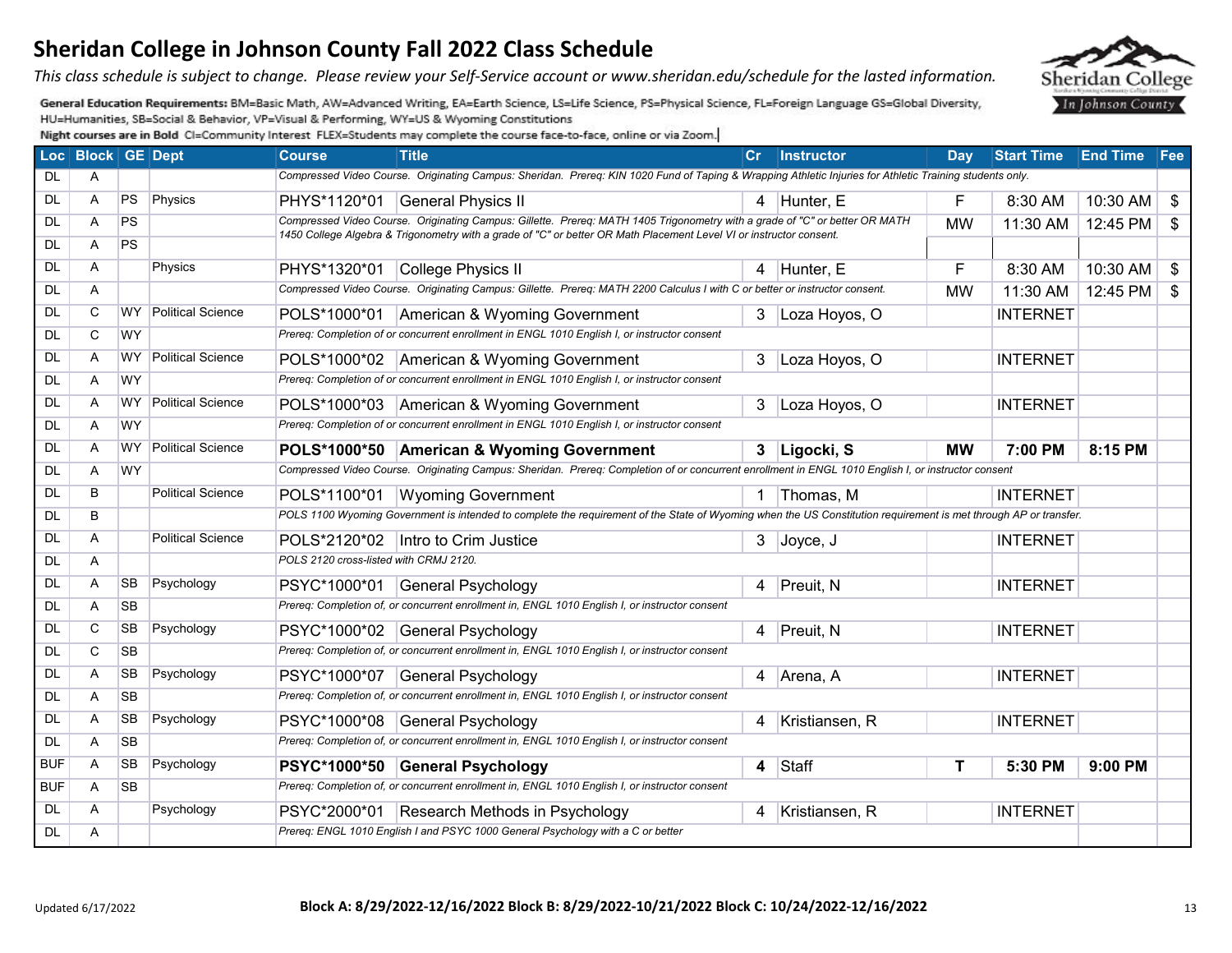*This class schedule is subject to change. Please review your Self-Service account or www.sheridan.edu/schedule for the lasted information.* 

General Education Requirements: BM=Basic Math, AW=Advanced Writing, EA=Earth Science, LS=Life Science, PS=Physical Science, FL=Foreign Language GS=Global Diversity, HU=Humanities, SB=Social & Behavior, VP=Visual & Performing, WY=US & Wyoming Constitutions

|            | Loc Block GE Dept |                 |                          | <b>Course</b>                          | <b>Title</b>                                                                                                                                                              | $\mathbf{C}$ r | <b>Instructor</b> | Day | Start Time End Time Fee |          |  |
|------------|-------------------|-----------------|--------------------------|----------------------------------------|---------------------------------------------------------------------------------------------------------------------------------------------------------------------------|----------------|-------------------|-----|-------------------------|----------|--|
| DL         | A                 |                 | Psychology               | PSYC*2260*01                           | Alcoholism                                                                                                                                                                |                | 3 Wetz, A         |     | <b>INTERNET</b>         |          |  |
| DL         | Α                 |                 |                          |                                        | Prereq: Complete PSYC 1000 General Psychology, or instructor consent                                                                                                      |                |                   |     |                         |          |  |
| DL         | A                 |                 | Psychology               |                                        | PSYC*2280*01   Domestic Family Violence                                                                                                                                   | 3              | Goodrich-Premo, E |     | <b>INTERNET</b>         |          |  |
| DL         | A                 |                 |                          |                                        | PSYC 2280 cross-listed with CRMJ 2160 and SOC 2320.                                                                                                                       |                |                   |     |                         |          |  |
| <b>DL</b>  | A                 |                 | Psychology               |                                        | PSYC*2300*01   Developmental Psychology                                                                                                                                   | 3              | Kristiansen, R    |     | <b>INTERNET</b>         |          |  |
| DL         | A                 |                 |                          |                                        | Prereq: Successful complettion of or concurrent enrollment in PSYC 1000 General Psychology                                                                                |                |                   |     |                         |          |  |
| DL         | Α                 |                 | Psychology               |                                        | PSYC*2340*01 Abnormal Psychology                                                                                                                                          |                | 3 McRae, S        |     | <b>INTERNET</b>         |          |  |
| <b>DL</b>  | Α                 |                 |                          |                                        | Prereq: PSYC 1000 General Psychology with a C or better                                                                                                                   |                |                   |     |                         |          |  |
| DL         | A                 |                 | Agriculture              |                                        | REWM*2000*02 Prin of Rangeland Mgt                                                                                                                                        | 3              | Eberly, J         |     | <b>INTERNET</b>         |          |  |
| DL         | A                 |                 | Computer<br>Applications | SDEV*1000*01                           | Software Development Skills I                                                                                                                                             | 3              | Thoney, M         |     | <b>INTERNET</b>         |          |  |
| DL         | A                 | <b>SB</b>       | Sociology                | SOC*1000*02                            | Sociological Principles                                                                                                                                                   | 3              | Staff             |     | <b>INTERNET</b>         |          |  |
| DL         | A                 | <b>SB</b>       |                          |                                        | Prereq: Successful completion of or concurrent enrollment in ENGL 1010 English I, or Reading Placement level 3, or instructor consent                                     |                |                   |     |                         |          |  |
| <b>DL</b>  | A                 | <b>SB</b>       | Sociology                | SOC*1000*03                            | Sociological Principles                                                                                                                                                   |                | 3 Aguirre, J      | WTh | 11:30 AM                | 12:45 PM |  |
| <b>DL</b>  | A                 | <b>SB</b>       |                          | instructor consent                     | Compressed Video Course. Originating Campus: Sheridan. Prereq: Successful completion of or concurrent enrollment in ENGL 1010 English I, or Reading Placement level 3, or |                |                   |     |                         |          |  |
| <b>BUF</b> | A                 | <b>SB</b>       | Sociology                | SOC*1000*50                            | Sociological Principles                                                                                                                                                   |                | 3 Aguirre, J      | WTh | 11:30 AM                | 12:45 PM |  |
| <b>BUF</b> | A                 | <b>SB</b>       |                          |                                        | Prereq: Successful completion of or concurrent enrollment in ENGL 1010 English I, or Reading Placement level 3, or instructor consent                                     |                |                   |     |                         |          |  |
| DL         | A                 |                 | GS Sociology             | SOC*1080*01                            | Intro to Women's Studies                                                                                                                                                  |                | $3$ Finn, M       |     | <b>INTERNET</b>         |          |  |
| DL         | Α                 | HU<br><b>SB</b> |                          |                                        | Prereq: Completion of, or concurrent enrollment in, ENGL 1010 English I, or instructor consent. SOC 1080 is crosslisted with HUMN 1080, ENGL 1080 and WMST 1080.          |                |                   |     |                         |          |  |
| DL         | A                 |                 | Sociology                | SOC*2320*01                            | Domestic Family Violence                                                                                                                                                  | 3              | Goodrich-Premo, E |     | <b>INTERNET</b>         |          |  |
| DL         | A                 |                 |                          |                                        | SOC 2320 cross-listed with CRMJ 2160 and PSYC 2280.                                                                                                                       |                |                   |     |                         |          |  |
| <b>DL</b>  | A                 | SB              | Sociology                | SOC*2400*01                            | Criminology                                                                                                                                                               | 3              | Joyce, J          |     | <b>INTERNET</b>         |          |  |
| DL         | A                 | <b>SB</b>       |                          | SOC 2400 is cross-listed as CRMJ 2400. |                                                                                                                                                                           |                |                   |     |                         |          |  |
| <b>DL</b>  | A                 | <b>SB</b>       | Sociology                | SOC*2400*02                            | Criminology                                                                                                                                                               | 3              | Joyce, J          |     | <b>INTERNET</b>         |          |  |
| <b>DL</b>  | A                 | <b>SB</b>       |                          | SOC 2400 is cross-listed as CRMJ 2400. |                                                                                                                                                                           |                |                   |     |                         |          |  |
| DL         | A                 | FL              | Spanish                  | SPAN*1010*02                           | 1st Year Spanish I                                                                                                                                                        | 4              | Junker, A         |     | <b>INTERNET</b>         |          |  |
| DL         | A                 | MR.             | <b>Mathematics</b>       | STAT*2050*01                           | <b>Fundamentals of Statistics</b>                                                                                                                                         | 4              | Corkins, B        |     | <b>INTERNET</b>         |          |  |
| DL         | A                 | <b>MR</b>       |                          |                                        | Prereq: Complete MATH 1000 Problem Solving, MATH 1400 Pre-Calc Algebra or MATH 1450 Pre-Calc Algebra & Trig with a grade of "C" or better; or Math Placement Level V      |                |                   |     |                         |          |  |
| DL         | A                 |                 | MR Mathematics           |                                        | STAT*2050*04 Fundamentals of Statistics                                                                                                                                   |                | 4   McKenzie, C   |     | <b>INTERNET</b>         |          |  |

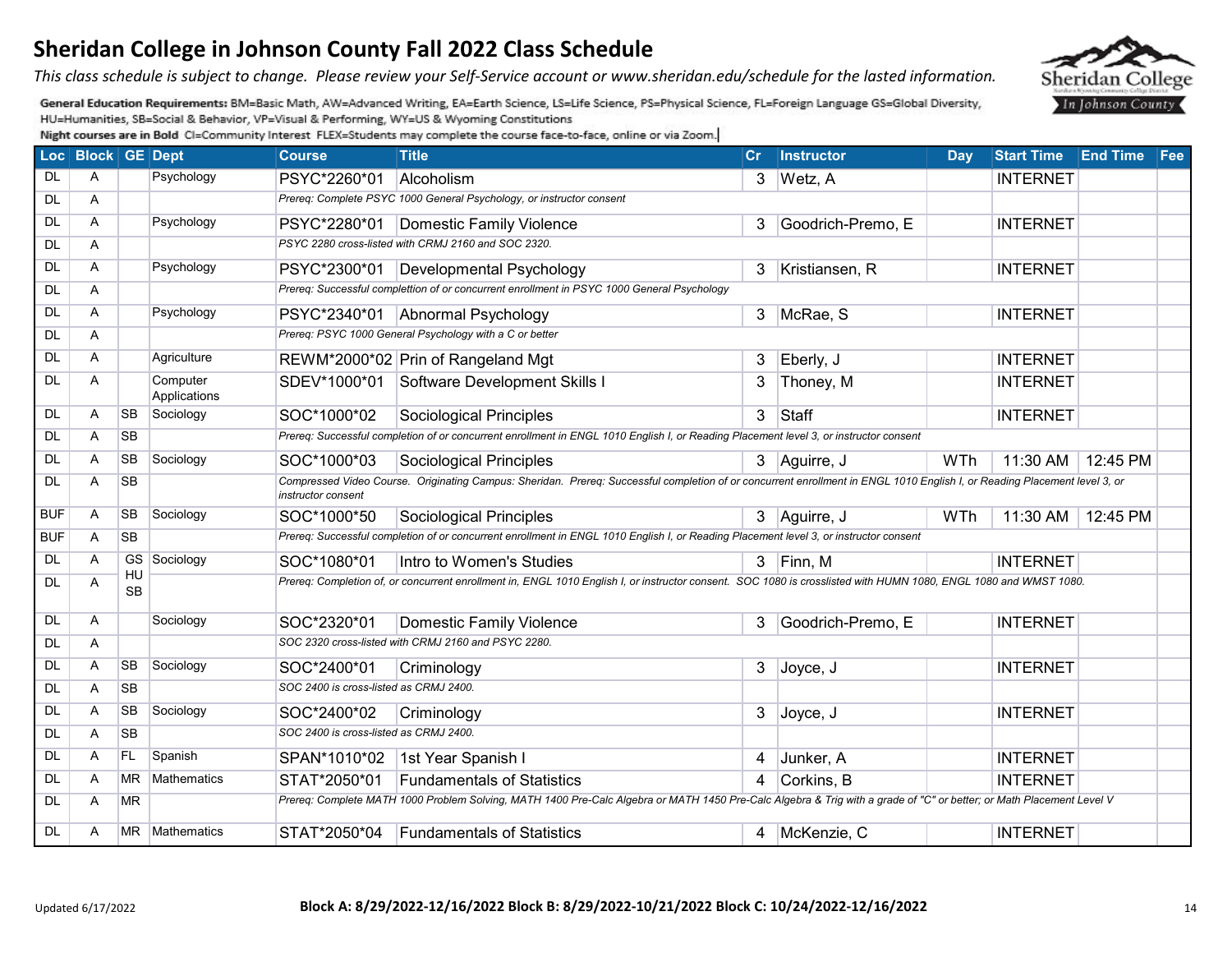*This class schedule is subject to change. Please review your Self-Service account or www.sheridan.edu/schedule for the lasted information.* 

General Education Requirements: BM=Basic Math, AW=Advanced Writing, EA=Earth Science, LS=Life Science, PS=Physical Science, FL=Foreign Language GS=Global Diversity, HU=Humanities, SB=Social & Behavior, VP=Visual & Performing, WY=US & Wyoming Constitutions

|           | Loc Block GE Dept |                 |                        | <b>Course</b>                                                                                                                             | <b>Title</b>                                                                                                                                                         | cr | <b>Instructor</b> | Dav       | <b>Start Time</b> | <b>End Time Fee</b> |                           |
|-----------|-------------------|-----------------|------------------------|-------------------------------------------------------------------------------------------------------------------------------------------|----------------------------------------------------------------------------------------------------------------------------------------------------------------------|----|-------------------|-----------|-------------------|---------------------|---------------------------|
| DL        | A                 | <b>MR</b>       |                        |                                                                                                                                           | Prereq: Complete MATH 1000 Problem Solving, MATH 1400 Pre-Calc Algebra or MATH 1450 Pre-Calc Algebra & Trig with a grade of "C" or better; or Math Placement Level V |    |                   |           |                   |                     |                           |
| DL        | A                 | <b>MR</b>       | Mathematics            | STAT*2050*05                                                                                                                              | <b>Fundamentals of Statistics</b>                                                                                                                                    |    | 4 Araas, J        |           | <b>INTERNET</b>   |                     |                           |
| <b>DL</b> | Α                 | <b>MR</b>       |                        |                                                                                                                                           | Prereg: Complete MATH 1000 Problem Solving, MATH 1400 Pre-Calc Algebra or MATH 1450 Pre-Calc Algebra & Trig with a grade of "C" or better; or Math Placement Level V |    |                   |           |                   |                     |                           |
| <b>DL</b> | A                 | <b>MR</b>       | Mathematics            | STAT*2070*01                                                                                                                              | Intro Stats for Social Science                                                                                                                                       |    | Corkins, B        |           | <b>INTERNET</b>   |                     |                           |
| <b>DL</b> | Α                 | <b>MR</b>       |                        |                                                                                                                                           | Prereq: Complete MATH 1000 Problem Solving, MATH 1400 Pre-Calc Algebra or MATH 1450 Pre-Calc Algebra & Trig with a grade of "C" or better; or Math Placement Level V |    |                   |           |                   |                     |                           |
| DL        | A                 | <b>MR</b>       | Mathematics            | STAT*2070*04                                                                                                                              | Intro Stats for Social Science                                                                                                                                       |    | 4 McKenzie, C     |           | <b>INTERNET</b>   |                     |                           |
| <b>DL</b> | Α                 | <b>MR</b>       |                        |                                                                                                                                           | Prereq: Complete MATH 1000 Problem Solving, MATH 1400 Pre-Calc Algebra or MATH 1450 Pre-Calc Algebra & Trig with a grade of "C" or better; or Math Placement Level V |    |                   |           |                   |                     |                           |
| DL        | A                 | <b>MR</b>       | Mathematics            | STAT*2070*05                                                                                                                              | Intro Stats for Social Science                                                                                                                                       |    | 4 Araas, J        |           | <b>INTERNET</b>   |                     |                           |
| <b>DL</b> | Α                 | <b>MR</b>       |                        |                                                                                                                                           | Prereq: Complete MATH 1000 Problem Solving, MATH 1400 Pre-Calc Algebra or MATH 1450 Pre-Calc Algebra & Trig with a grade of "C" or better; or Math Placement Level V |    |                   |           |                   |                     |                           |
| DL        | A                 | GS.             | <b>Women's Studies</b> |                                                                                                                                           | WMST*1080*01 Intro to Women's Studies                                                                                                                                |    | 3 Finn, M         |           | <b>INTERNET</b>   |                     |                           |
| <b>DL</b> | Α                 | <b>SB</b><br>HU |                        |                                                                                                                                           | Prereq: Completion of, or concurrent enrollment in, ENGL 1010 English I, or instructor consent. WMST 1080 is crosslisted with HUMN 1080, SOC 1080 and ENGL 1080.     |    |                   |           |                   |                     |                           |
| DL        | Α                 | <b>LS</b>       | Zoology                | ZOO*1200*01                                                                                                                               | Human Biology                                                                                                                                                        | 4  | Klann, J          |           | <b>INTERNET</b>   |                     | \$                        |
| DL        | Α                 | <b>LS</b>       | Zoology                | ZOO*2010*01                                                                                                                               | Human Anatomy and Physiology I                                                                                                                                       | 4  | Ostrander, J      |           | <b>INTERNET</b>   |                     | \$                        |
| DL        | Α                 | <b>LS</b>       |                        |                                                                                                                                           | Prereq: One semester of college biology or chemistry, or instructor consent.                                                                                         |    |                   |           |                   |                     |                           |
| <b>DL</b> | Α                 | <b>LS</b>       | Zoology                | ZOO*2010*02                                                                                                                               | Human Anatomy and Physiology I                                                                                                                                       | 4  | Hosman, L         | <b>MW</b> | 10:00 AM          | 11:15 AM            | $\frac{1}{2}$             |
| <b>DL</b> | Α                 | <b>LS</b>       |                        |                                                                                                                                           |                                                                                                                                                                      |    |                   | W         | 1:00 PM           | 3:45 PM             | $\boldsymbol{\mathsf{S}}$ |
| DL        | Α                 | <b>LS</b>       |                        |                                                                                                                                           | This course is a flex course which may be completed face-to-face, online or via Zoom. Prereq: One semester of college biology or chemistry, or instructor consent.   |    |                   |           |                   |                     |                           |
| <b>DL</b> | A                 | <b>LS</b>       | Zoology                | ZOO*2010*03                                                                                                                               | Human Anatomy and Physiology I                                                                                                                                       | 4  | Hosman, L         | <b>MW</b> | 10:00 AM          | 11:15 AM            | $\sqrt[6]{2}$             |
| <b>DL</b> | Α                 | LS.             |                        |                                                                                                                                           | This course is a flex course which may be completed face-to-face, online or via Zoom. Prereq: One semester of college biology or chemistry, or instructor consent.   |    |                   |           |                   |                     |                           |
| DL        | A                 | <b>LS</b>       | Zoology                | ZOO*2010*05                                                                                                                               | Human Anatomy and Physiology I                                                                                                                                       | 4  | Hosman, L         |           | <b>INTERNET</b>   |                     | \$                        |
| <b>DL</b> | Α                 | <b>LS</b>       |                        |                                                                                                                                           | Prereq: One semester of college biology or chemistry, or instructor consent.                                                                                         |    |                   |           |                   |                     |                           |
| <b>DL</b> | A                 | <b>LS</b>       | Zoology                | ZOO*2020*01                                                                                                                               | Human Anat and Physiology II                                                                                                                                         | 4  | Ostrander, J      |           | <b>INTERNET</b>   |                     | \$                        |
| <b>DL</b> | Α                 | LS.             |                        |                                                                                                                                           | Prereq: ZOO 2010 Human A&P I or instructor consent.                                                                                                                  |    |                   |           |                   |                     |                           |
| <b>DL</b> | A                 | <b>LS</b>       | Zoology                | ZOO*2020*02                                                                                                                               | Human Anat and Physiology II                                                                                                                                         | 4  | Hosman, L         | м         | 1:00 PM           | 3:45 PM             | \$                        |
| DL        | Α                 | <b>LS</b>       |                        |                                                                                                                                           |                                                                                                                                                                      |    |                   | <b>MW</b> | 8:30 AM           | 9:45 AM             | \$                        |
| <b>DL</b> | Α                 | LS.             |                        | This course is a flex course which may be completed face-to-face, online or via Zoom. Prereq: ZOO 2010 Human A&P I or instructor consent. |                                                                                                                                                                      |    |                   |           |                   |                     |                           |
| DL        | A                 | <b>LS</b>       | Zoology                | ZOO*2020*03                                                                                                                               | Human Anat and Physiology II                                                                                                                                         | 4  | Hosman, L         | м         | 1:00 PM           | 3:45 PM             | \$                        |
| DL        | Α                 | LS.             |                        |                                                                                                                                           |                                                                                                                                                                      |    |                   | <b>MW</b> | 8:30 AM           | 9:45 AM             | \$                        |

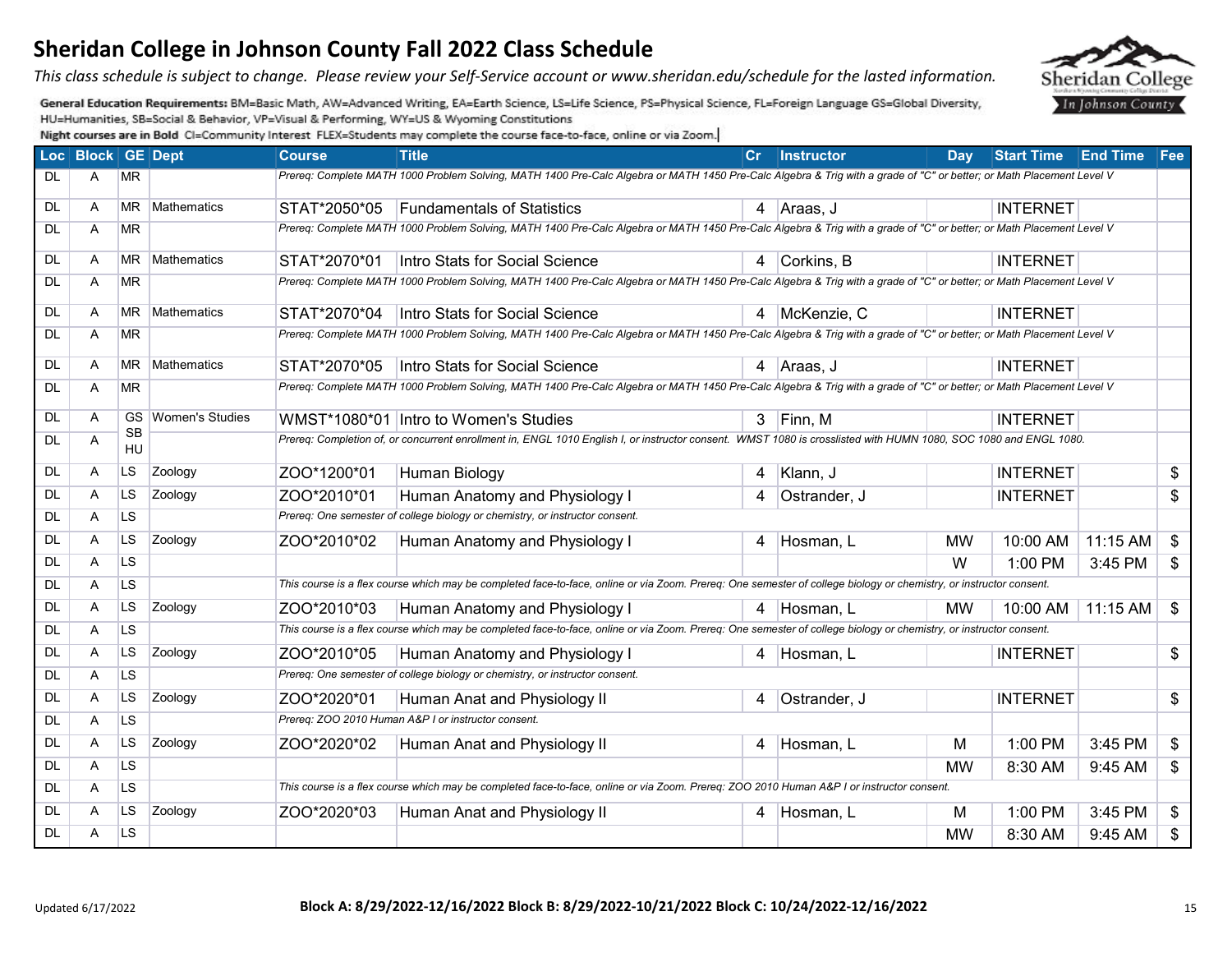*This class schedule is subject to change. Please review your Self-Service account or www.sheridan.edu/schedule for the lasted information.* 

General Education Requirements: BM=Basic Math, AW=Advanced Writing, EA=Earth Science, LS=Life Science, PS=Physical Science, FL=Foreign Language GS=Global Diversity, HU=Humanities, SB=Social & Behavior, VP=Visual & Performing, WY=US & Wyoming Constitutions

|            | Loc Block GE Dept        |           |                          | <b>Course</b>                  | <b>Title</b>                                                                                                                                                     | Cr             | <b>Instructor</b> | <b>Day</b>   | Start Time End Time Fee |                 |                 |
|------------|--------------------------|-----------|--------------------------|--------------------------------|------------------------------------------------------------------------------------------------------------------------------------------------------------------|----------------|-------------------|--------------|-------------------------|-----------------|-----------------|
| DL         | A                        | <b>LS</b> |                          |                                | This course is a flex course which may be completed face-to-face, online or via Zoom. Prereq: ZOO 2010 Human A&P I or instructor consent.                        |                |                   |              |                         |                 |                 |
| DL         | A                        | LS.       | Zoology                  | ZOO*2020*04                    | Human Anat and Physiology II                                                                                                                                     |                | 4 Hosman, L       |              | <b>INTERNET</b>         |                 | \$              |
| <b>DL</b>  | A                        | <b>LS</b> |                          |                                | Prereq: ZOO 2010 Human A&P I or instructor consent.                                                                                                              |                |                   |              |                         |                 |                 |
|            | <b>Block B</b>           |           |                          |                                |                                                                                                                                                                  |                |                   |              |                         |                 |                 |
| <b>LOC</b> | <b>Block GE Dept</b>     |           |                          | <b>Course</b>                  | <b>Title</b>                                                                                                                                                     |                | Cr Instructor     | Day          | <b>Start Time</b>       | <b>End Time</b> | Fee             |
| <b>DL</b>  | B                        |           | Agriculture              | AGEC*1000*30 Ag Orientation    |                                                                                                                                                                  |                | Atkinson, R       | <b>TTh</b>   | 2:30 PM                 | 3:20 PM         |                 |
| <b>DL</b>  | B                        |           |                          |                                | Compressed Video Course. Originating Campus: Sheridan.                                                                                                           |                |                   |              |                         |                 |                 |
| <b>DL</b>  | B                        |           | Computer<br>Applications |                                | CMAP*1720*01 Advanced Word Processing                                                                                                                            |                | 1.5 Paquet, M     |              | <b>INTERNET</b>         |                 |                 |
| DL         | B                        |           | Education                | EDCI*2440*02                   | <b>Classroom Management</b>                                                                                                                                      |                | 2 Pollard, T      |              | <b>INTERNET</b>         |                 |                 |
| <b>DL</b>  | B                        |           |                          |                                | Grade of C or better in EDEX 2484 Intro to Special Education, and or concurrent enrollment in, EDFD 2100 Educational Psychology                                  |                |                   |              |                         |                 |                 |
| DL         | B                        |           | Education                | EDEC*1020*01                   | Intro to Early Childhood Ed                                                                                                                                      | 3              | Johnson, J        |              | <b>INTERNET</b>         |                 |                 |
| <b>DL</b>  | B                        |           | Education                | EDEC*2435*01                   | <b>Child Development Associate</b>                                                                                                                               | 3              | Mains, A          |              | <b>INTERNET</b>         |                 |                 |
| DL         | B                        | <b>CI</b> | Education                | EDUC*1501*01                   | <b>Effective Substitute Teaching</b>                                                                                                                             |                | Pollard, T        |              | <b>INTERNET</b>         |                 |                 |
| <b>DL</b>  | B                        |           | <b>Mathematics</b>       | MATH*0900*04                   | Pre-Algebra Arithmetic                                                                                                                                           | $\overline{4}$ | Bailey, B         |              | <b>INTERNET</b>         |                 |                 |
| <b>DL</b>  | B                        |           |                          | Prereq: Math placement Level 1 |                                                                                                                                                                  |                |                   |              |                         |                 |                 |
| <b>BUF</b> | $\overline{B}$           |           | Nursing                  | NRST*1510*51                   | <b>Nursing Assistant</b>                                                                                                                                         |                | 3 Alsup, T        |              | <b>INTERNET</b>         |                 | \$              |
| <b>BUF</b> | B                        |           |                          |                                | This is a hybrid course. The remainder of the course will be online. Clinicals will be held 10/3/22-10/13/22.                                                    |                |                   | М            | 8:00 AM                 | 5:00 PM         | \$              |
| <b>BUF</b> | B                        |           |                          |                                |                                                                                                                                                                  |                |                   | MT           | 8:00 AM                 | 5:00 PM         | \$              |
| <b>BUF</b> | B                        |           |                          |                                |                                                                                                                                                                  |                |                   | <b>TWThF</b> | 8:00 AM                 | 5:00 PM         | $\overline{\$}$ |
| <b>BUF</b> | в                        |           |                          |                                |                                                                                                                                                                  |                |                   | WTh          | 8:00 AM                 | 5:00 PM         | \$              |
| DL         | B                        |           | <b>Political Science</b> | POLS*1100*01                   | <b>Wyoming Government</b>                                                                                                                                        |                | Thomas, M         |              | <b>INTERNET</b>         |                 |                 |
| <b>DL</b>  | B                        |           |                          |                                | POLS 1100 Wyoming Government is intended to complete the requirement of the State of Wyoming when the US Constitution requirement is met through AP or transfer. |                |                   |              |                         |                 |                 |
|            | <b>Block C:</b>          |           |                          |                                |                                                                                                                                                                  |                |                   |              |                         |                 |                 |
|            | <b>LOC Block GE Dept</b> |           |                          | <b>Course</b>                  | <b>Title</b>                                                                                                                                                     |                | Cr Instructor     | <b>Day</b>   | <b>Start Time</b>       | <b>End Time</b> | Fee             |
| DL         | C                        | <b>VP</b> | Art                      | ART*1000*01                    | <b>General Studio Art</b>                                                                                                                                        | 3              | Anderson, R       |              | <b>INTERNET</b>         |                 |                 |
| DL         | $\overline{C}$           |           | <b>Business</b>          | BADM*2030*01                   | <b>Business Ethics</b>                                                                                                                                           | 3              | Hutchinson, K     |              | <b>INTERNET</b>         |                 |                 |
| <b>DL</b>  | C                        |           | <b>Business</b>          | BADM*2030*30                   | <b>Business Ethics</b>                                                                                                                                           | 3              | Mantey, K         |              | <b>INTERNET</b>         |                 |                 |
| <b>DL</b>  | C                        |           |                          |                                | Compressed Video Course. Originating Campus: Sheridan.                                                                                                           |                |                   | T            | 5:15 PM                 | 6:30 PM         |                 |
| DL         | $\mathsf{C}$             |           | Computer                 |                                | CMAP*1752*01 Advanced Spreadsheet                                                                                                                                |                | 1.5 Paquet, M     |              | <b>INTERNET</b>         |                 |                 |
| <b>DL</b>  | C                        |           | Applications             |                                | Complete CMAP 1680 Office Productivity with a C or better or instructor consent.                                                                                 |                |                   |              |                         |                 |                 |

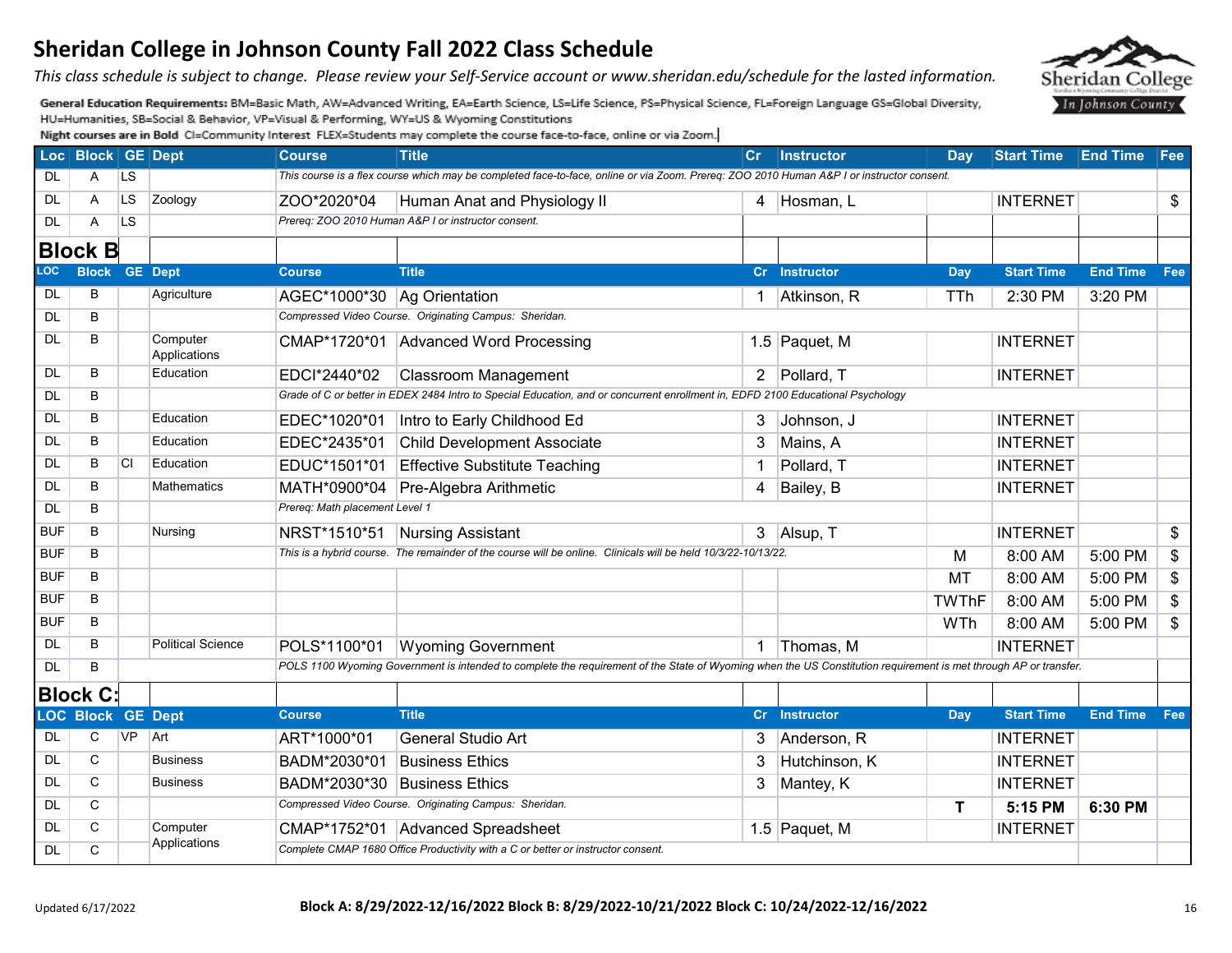*This class schedule is subject to change. Please review your Self-Service account or www.sheridan.edu/schedule for the lasted information.* 

General Education Requirements: BM=Basic Math, AW=Advanced Writing, EA=Earth Science, LS=Life Science, PS=Physical Science, FL=Foreign Language GS=Global Diversity, HU=Humanities, SB=Social & Behavior, VP=Visual & Performing, WY=US & Wyoming Constitutions

|            | Loc Block GE Dept       |           |                          | <b>Course</b>                              | <b>Title</b>                                                                                                                        | $\mathsf{Cr}$ | Instructor        | Day          | Start Time End Time Fee |                 |                 |  |
|------------|-------------------------|-----------|--------------------------|--------------------------------------------|-------------------------------------------------------------------------------------------------------------------------------------|---------------|-------------------|--------------|-------------------------|-----------------|-----------------|--|
| <b>DL</b>  | C.                      |           | Computer<br>Applications |                                            | CMAP*1826*01 Advanced Presentation                                                                                                  |               | 1.5 Paquet, M     |              | <b>INTERNET</b>         |                 |                 |  |
| DL         | C                       | AW        | Communications           |                                            | COMM*2010*04 Public Speaking                                                                                                        |               | 3 Schilling, S    |              | <b>INTERNET</b>         |                 |                 |  |
| <b>DL</b>  | $\overline{C}$          | HU        |                          |                                            | Prereq: ENGL 1010 English I with a grade of C or better                                                                             |               |                   |              |                         |                 |                 |  |
| <b>DL</b>  | C                       |           | Dental Hygiene           |                                            | DHYG*1000*01 Survey of Dental Hygiene                                                                                               | 1             | Woods, A          |              | <b>INTERNET</b>         |                 |                 |  |
| <b>DL</b>  | C                       | <b>SB</b> | Economics                |                                            | ECON*1010*31 Macroeconomics                                                                                                         |               | 3 Mantey, K       | <b>MW</b>    | 5:15 PM                 | 6:30 PM         |                 |  |
| <b>DL</b>  | C                       | <b>SB</b> |                          |                                            | Compressed Video Course. Originating Campus: Sheridan.                                                                              |               |                   |              |                         |                 |                 |  |
| <b>DL</b>  | C                       | SB        | Economics                |                                            | ECON*1020*30 Microeconomics                                                                                                         |               | 3 Mantey, K       | <b>MW</b>    | 7:00 PM                 | 8:15 PM         |                 |  |
| <b>DL</b>  | C                       | SB        |                          |                                            | Compressed Video Course. Originating Campus: Sheridan.                                                                              |               |                   |              |                         |                 |                 |  |
| <b>DL</b>  | $\overline{C}$          |           | Education                |                                            | EDEC*1100*01 Observ and Guid of Young Child                                                                                         |               | 2 Johnson, J      |              | <b>INTERNET</b>         |                 |                 |  |
| <b>DL</b>  | C                       |           |                          |                                            | Prereq: EDEC 1020 Intro to Early Childhood with a C or better. Co-req: EDEC 1100 Observation and Guidance of Young Children.        |               |                   |              |                         |                 |                 |  |
| <b>DL</b>  | $\overline{C}$          |           | Education                |                                            | EDEC*1105*01 Observe and Guid Yng Chid Lab                                                                                          |               | 1 Johnson, J      |              | <b>INTERNET</b>         |                 |                 |  |
| <b>DL</b>  | C                       |           |                          |                                            | Prereq: EDEC 1020 Intro to Early Childhood with a C or better. Co-req: EDEC 1100 Observation and Guidance of Young Children.        |               |                   |              |                         |                 |                 |  |
| <b>DL</b>  | C                       |           | Education                |                                            | EDEC*2000*01 Engaging Families in Early Chi                                                                                         |               | 3 Mains, A        |              | <b>INTERNET</b>         |                 |                 |  |
| DL         | C                       |           |                          | Prereq: EDEC 1020 Intro to Early Childhood |                                                                                                                                     |               |                   |              |                         |                 |                 |  |
| DL         | C                       |           | Agriculture              |                                            | HORT*2040*01 Turfgrass Management                                                                                                   | 3             | Erickson, A       |              | <b>INTERNET</b>         |                 | \$              |  |
| DL         | C                       | BM        | <b>Mathematics</b>       |                                            | MATH*1000*04 Problem Solving                                                                                                        | 3             | McKenzie, C       |              | <b>INTERNET</b>         |                 |                 |  |
| <b>DL</b>  | $\overline{\mathsf{C}}$ | <b>BM</b> |                          |                                            | Prereq: MATH 0900 Pre-Algebra with C or better, or Math Placement Level III                                                         |               |                   |              |                         |                 |                 |  |
| <b>BUF</b> | $\overline{C}$          |           | Nursing                  |                                            | NRST*1510*52 Nursing Assistant                                                                                                      |               | 3 Alsup, T        |              | <b>INTERNET</b>         |                 | $\overline{\$}$ |  |
| <b>BUF</b> | C.                      |           |                          |                                            | This is a hybrid course. The remainder of the course will be online. Clinicals and in-class work will be held 11/28/22 and 12/5/22- |               |                   | M            | 8:00 AM                 | 5:00 PM         | \$              |  |
| <b>BUF</b> | C                       |           |                          | 12/8/22.                                   |                                                                                                                                     |               |                   | MTWTh        | 8:00 AM                 | 5:00 PM         | \$              |  |
| <b>BUF</b> | $\overline{C}$          |           |                          |                                            |                                                                                                                                     |               |                   | <b>TWThF</b> | 8:00 AM                 | 5:00 PM         | $\overline{\$}$ |  |
| DL         | C                       | <b>WY</b> | <b>Political Science</b> | POLS*1000*01                               | American & Wyoming Government                                                                                                       | $\mathbf{3}$  | Loza Hoyos, O     |              | <b>INTERNET</b>         |                 |                 |  |
| <b>DL</b>  | С                       | <b>WY</b> |                          |                                            | Prereq: Completion of, or concurrent enrollment in, ENGL 1010 English I, or instructor consent                                      |               |                   |              |                         |                 |                 |  |
| DL         | C                       | SB        | Psychology               |                                            | PSYC*1000*02 General Psychology                                                                                                     |               | 4 Preuit, N       |              | <b>INTERNET</b>         |                 |                 |  |
| DL         | C                       | <b>SB</b> |                          |                                            | Prereq: Completion of, or concurrent enrollment in, ENGL 1010 English I, or instructor consent                                      |               |                   |              |                         |                 |                 |  |
|            |                         |           |                          |                                            |                                                                                                                                     |               |                   |              |                         |                 |                 |  |
|            | <b>Evening</b>          |           |                          |                                            |                                                                                                                                     |               |                   |              |                         |                 |                 |  |
| <b>LOC</b> | <b>Block</b>            |           | <b>GE</b> Dept           | <b>Course</b>                              | <b>Title</b>                                                                                                                        | cr            | <b>Instructor</b> | <b>Day</b>   | <b>Start Time</b>       | <b>End Time</b> | Fee             |  |
| DL         | Α                       |           | Accounting               |                                            | ACCT*2010*02 Principles of Accounting I                                                                                             | 4             | Schaedler, J      | TTh          | 5:15 PM                 | 6:55 PM         |                 |  |
| DL         | A                       |           |                          |                                            | Compressed Video Course. Originating Campus: Gillette. Prior to Fall 2021, course was offered as ACCT 1010.                         |               |                   |              |                         |                 |                 |  |

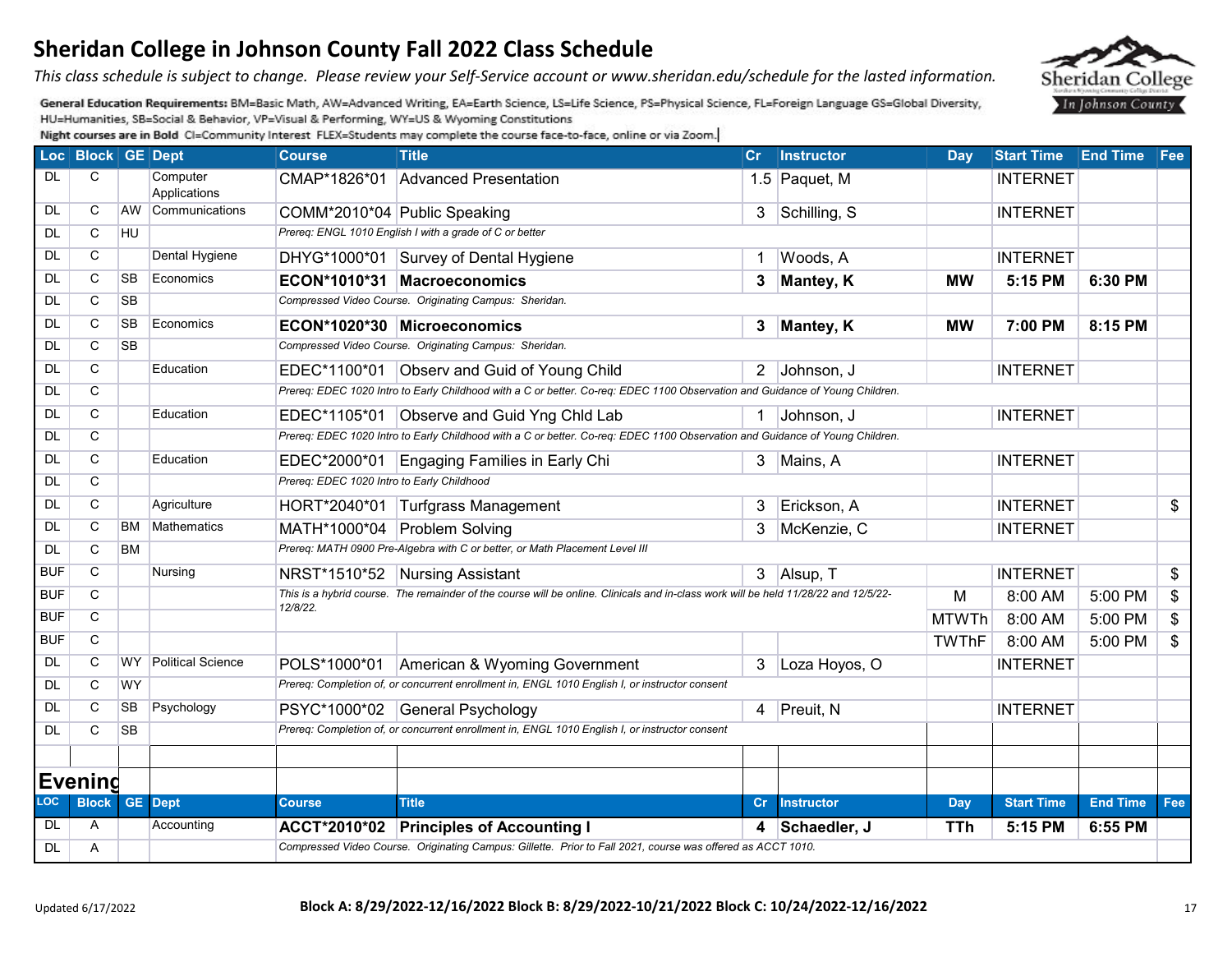*This class schedule is subject to change. Please review your Self-Service account or www.sheridan.edu/schedule for the lasted information.* 

General Education Requirements: BM=Basic Math, AW=Advanced Writing, EA=Earth Science, LS=Life Science, PS=Physical Science, FL=Foreign Language GS=Global Diversity, HU=Humanities, SB=Social & Behavior, VP=Visual & Performing, WY=US & Wyoming Constitutions

|            | Loc Block GE Dept |           |                           | <b>Course</b>       | <b>Title</b>                                                                                                                                                     |                                                                                                                             | Cr Instructor | <b>Day</b>  | <b>Start Time</b> | <b>End Time Fee</b> |                           |  |  |
|------------|-------------------|-----------|---------------------------|---------------------|------------------------------------------------------------------------------------------------------------------------------------------------------------------|-----------------------------------------------------------------------------------------------------------------------------|---------------|-------------|-------------------|---------------------|---------------------------|--|--|
| <b>BUF</b> | A                 |           | Accounting                | <b>ACCT*2010*50</b> | <b>Principles of Accounting I</b>                                                                                                                                |                                                                                                                             | 4 Staff       | W           | 5:30 PM           | 9:00 PM             |                           |  |  |
| <b>BUF</b> | A                 |           |                           |                     | Prior to Fall 2021, course was offered as ACCT 1010.                                                                                                             |                                                                                                                             |               |             |                   |                     |                           |  |  |
| DL         | A                 |           | Accounting                |                     | ACCT*2020*30 Principles of Accounting II                                                                                                                         |                                                                                                                             | 4 St Clair, K | <b>MW</b>   | 5:15 PM           | 6:55 PM             |                           |  |  |
| DL         | A                 |           |                           |                     | Compressed Video Course. Originating Campus: Sheridan. Prereq: ACCT 1010 Accounting I with a "C" or better. Prior to Fall 2021, course was offered as ACCT 1020. |                                                                                                                             |               |             |                   |                     |                           |  |  |
| DL         | A                 |           | Agriculture               | ANSC*2320*01        | Livestock Health and Mgmt                                                                                                                                        | $\mathbf{3}$                                                                                                                | Eberly, J     |             | <b>INTERNET</b>   |                     |                           |  |  |
| <b>DL</b>  | A                 |           | <b>Business</b>           | BADM*1000*50        | Intro to Business                                                                                                                                                | 3                                                                                                                           | Fraser, K     |             | <b>INTERNET</b>   |                     |                           |  |  |
| <b>DL</b>  | A                 |           |                           |                     | Compressed Video Course. Originating Campus: Sheridan.                                                                                                           |                                                                                                                             |               | T           | 7:00 PM           | 8:15 PM             |                           |  |  |
| DL         | C                 |           | <b>Business</b>           |                     | BADM*2030*30 Business Ethics                                                                                                                                     | 3                                                                                                                           | Mantey, K     |             | <b>INTERNET</b>   |                     |                           |  |  |
| <b>DL</b>  | C                 |           |                           |                     | Compressed Video Course. Originating Campus: Sheridan.                                                                                                           |                                                                                                                             |               | $\mathbf T$ | 5:15 PM           | 6:30 PM             |                           |  |  |
| <b>BUF</b> | A                 | <b>LS</b> | Biology                   | <b>BIOL*1010*50</b> | <b>General Biology I</b>                                                                                                                                         |                                                                                                                             | 4 Downs, C    | <b>Th</b>   | 6:00 PM           | 8:50 PM             | \$                        |  |  |
| <b>BUF</b> | A                 | LS.       |                           |                     | Prereq: Completion of or concurrent enrollment in MATH 1000 Problem Solving, MATH 0930 Intermediate Algebra or higher level math,                                |                                                                                                                             |               | W           | 6:00 PM           | 9:20 PM             | \$                        |  |  |
| <b>BUF</b> | Α                 | LS        |                           | instructor consent. |                                                                                                                                                                  | or Math Placement Level IV. Then completion of or concurrent enrollment in ENGL 1010 English I, or equivalent placement, or |               |             |                   |                     |                           |  |  |
| DL         | C                 | <b>SB</b> | Economics                 |                     | ECON*1010*31 Macroeconomics                                                                                                                                      |                                                                                                                             | 3 Mantey, K   | <b>MW</b>   | 5:15 PM           | 6:30 PM             |                           |  |  |
| <b>DL</b>  | C                 | <b>SB</b> |                           |                     | Compressed Video Course. Originating Campus: Sheridan.                                                                                                           |                                                                                                                             |               |             |                   |                     |                           |  |  |
| <b>DL</b>  | C                 | <b>SB</b> | Economics                 |                     | ECON*1020*30 Microeconomics                                                                                                                                      |                                                                                                                             | 3 Mantey, K   | <b>MW</b>   | 7:00 PM           | 8:15 PM             |                           |  |  |
| <b>DL</b>  | C                 | <b>SB</b> |                           |                     | Compressed Video Course. Originating Campus: Sheridan.                                                                                                           |                                                                                                                             |               |             |                   |                     |                           |  |  |
| <b>BUF</b> | A                 | <b>BW</b> | English                   |                     | ENGL*1010*50 English Composition I                                                                                                                               |                                                                                                                             | 3 Wages, K    | W           | 6:00 PM           | 8:30 PM             |                           |  |  |
| <b>BUF</b> | A                 | <b>BW</b> |                           |                     | Prereq: Level 3 Reading Placement or "C" or better in ENGL 0700 Integrated Reading & Writing                                                                     |                                                                                                                             |               |             |                   |                     |                           |  |  |
| DL         | A                 |           | Engineering<br>Technology | ENTK*1500*01        | <b>Engineering Graphics</b>                                                                                                                                      | 3                                                                                                                           | Berens, J     |             | <b>INTERNET</b>   |                     | $\boldsymbol{\mathsf{s}}$ |  |  |
| <b>DL</b>  | A                 |           |                           |                     | This course is a flex course which may be completed face-to-face, online or via Zoom.                                                                            |                                                                                                                             |               | <b>MW</b>   | 5:15 PM           | 7:45 PM             | \$                        |  |  |
| <b>DL</b>  | A                 |           | Engineering<br>Technology | ENTK*1500*02        | <b>Engineering Graphics</b>                                                                                                                                      | 3                                                                                                                           | Berens, J     |             | <b>INTERNET</b>   |                     | \$                        |  |  |
| <b>DL</b>  | A                 |           |                           |                     | This course is a flex course which may be completed face-to-face, online or via Zoom.                                                                            |                                                                                                                             |               | <b>MW</b>   | 5:15 PM           | 7:45 PM             | \$                        |  |  |
| <b>DL</b>  | A                 |           | Engineering<br>Technology | ENTK*1500*50        | <b>Engineering Graphics</b>                                                                                                                                      | 3                                                                                                                           | Berens, J     |             | <b>INTERNET</b>   |                     | $\boldsymbol{\mathsf{s}}$ |  |  |
| <b>DL</b>  | Α                 |           |                           |                     | Compressed Video Course. Originating Campus: Sheridan                                                                                                            |                                                                                                                             |               | <b>MW</b>   | 5:15 PM           | 7:45 PM             | \$                        |  |  |
| <b>DL</b>  | A                 |           | <b>Business</b>           |                     | ENTR*1500*30   Intro to Entrepreneurship                                                                                                                         | $\mathbf{3}$                                                                                                                | Donahue, T    |             | <b>INTERNET</b>   |                     |                           |  |  |
| DL         | A                 |           |                           |                     | Compressed Video Course. Originating Campus: Sheridan<br>м<br>5:15 PM                                                                                            |                                                                                                                             |               |             |                   |                     |                           |  |  |
| <b>DL</b>  | A                 |           | <b>Business</b>           | ENTR*1500*50        | Intro to Entrepreneurship                                                                                                                                        | $\mathbf{3}$                                                                                                                | Donahue, T    |             | <b>INTERNET</b>   |                     |                           |  |  |
| <b>DL</b>  | Α                 |           |                           |                     | This is a hybrid course. The remainder of the course will be online.                                                                                             |                                                                                                                             |               | М           | 5:15 PM           | 6:45 PM             |                           |  |  |